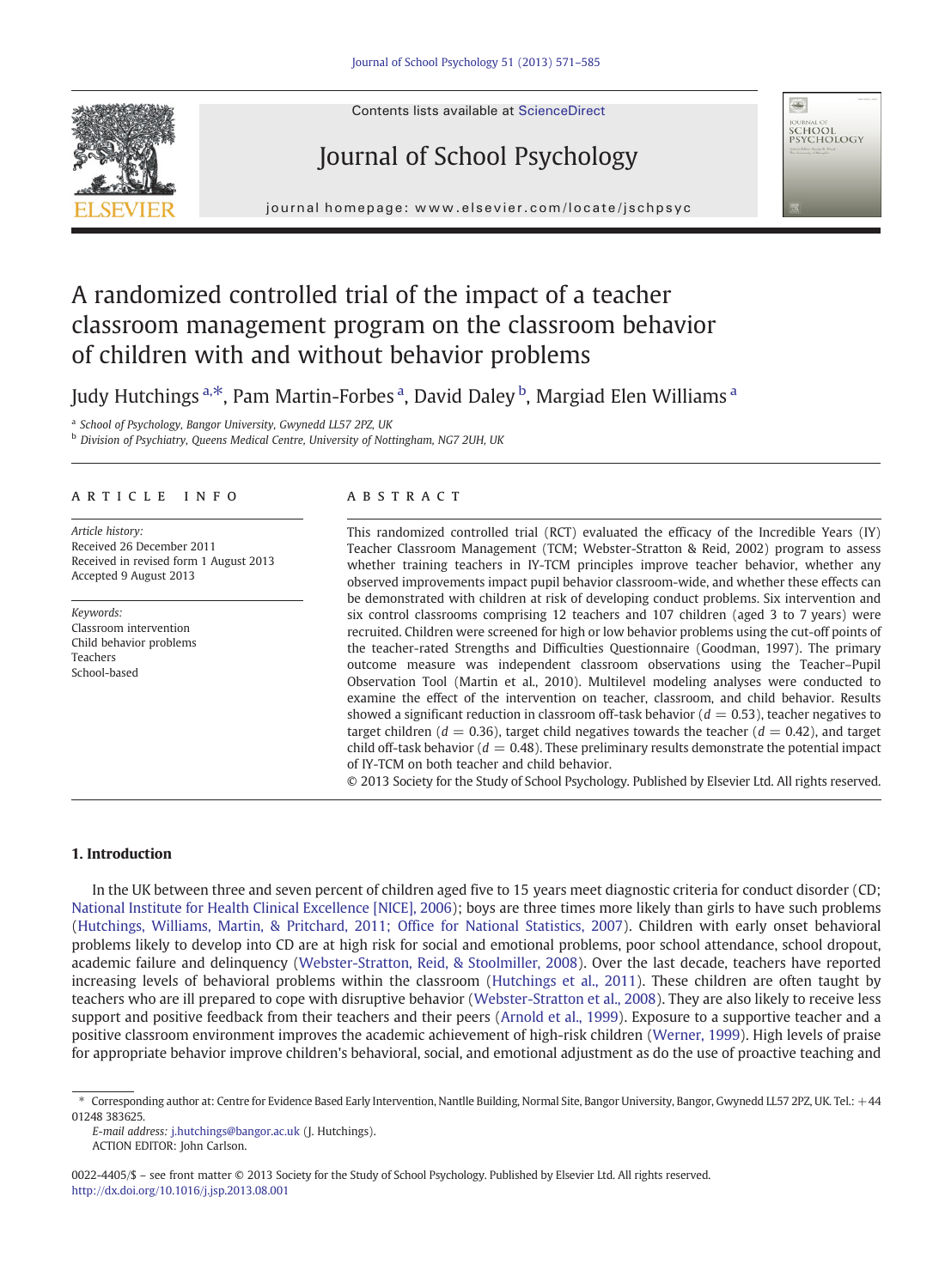positive discipline strategies ([Webster-Stratton et al., 2008](#page-14-0)). These studies demonstrate that there is a need for effective, evidence-based classroom intervention programs to support teachers.

# 1.1. The incredible years (IY) teacher classroom management program

The IY series is a suite of evidence-based programs ([Webster-Stratton, 2005](#page-14-0)) for parents of children aged 0 to 12 years, therapeutic and classroom-based programs for children, and a Teacher Classroom Management (TCM) program. The series has demonstrated efficacy and effectiveness through high-quality randomized controlled trials (RCTs) and is one of 11 "Blueprints" for Violence Prevention Model Programs ([Webster-Stratton et al., 2001a, Webster-Stratton et al., 2001b\)](#page-14-0) identified from over 900 programs reviewed.

The IY-TCM program ([Webster-Stratton & Reid, 2002](#page-14-0)) is delivered to groups of teachers for one day a month for five or six months. It aims to improve teacher–pupil relationships by improving home–school links, increasing teacher competencies in supporting children in the classroom, and developing children's social and problem-solving skills. Specific skills include proactive teacher strategies around rules and transitions and ensuring that fewer instructions are given but that they are clear specific and positive (i.e., that they tell the child what to do rather than what not to do; [Webster-Stratton & Reid, 2002; Webster-Stratton &](#page-14-0) [Taylor, 2001\)](#page-14-0). It also incorporates all of the strategies that maximize behavior change through a collaborative delivery style [\(Hutchings, Gardner, & Lane, 2004; Webster-Stratton & Herbert, 1994](#page-13-0)). Teachers identify key classroom management skills through discussion, observation of videotaped examples of classroom situations, role-play rehearsal and classroom-based practice between sessions, including behavior planning. Feedback is provided at the start of the following session, and verbal and written assignments are reviewed and returned [\(Webster-Stratton & Reid, 2002](#page-14-0)).

# 1.2. Supporting evidence for IY-TCM program

A number of RCTs of the IY series have included the TCM program, in various combinations with the parent and child programs. Outcomes vary between studies with some measuring both teacher and child outcomes, while others have focused on only teacher or only child outcomes.

# 1.2.1. Teacher and child outcomes

The first trial was conducted by [Webster-Stratton et al. \(2001b\)](#page-14-0) and examined the effectiveness of the IY parent and teacher training programs with 4-year-old children and their mothers. Participants were randomly assigned to either the intervention condition, which included both the IY parent and teacher training, or a control condition. Children in the intervention condition showed significantly less conduct problems at school, and teachers in the intervention condition showed significantly better classroom management skills than children and teachers in the control condition. No effect sizes were reported in this trial.

A second trial by [Webster-Stratton, Reid, and Hammond \(2004\)](#page-14-0) with children diagnosed with oppositional defiant disorder included five combinations of IY programs (three of which included the TCM program) and a no-treatment control group. Conditions that included the TCM program showed significant effects on teacher's negative behavior compared with controls, with Cohen's d values ranging from 0.46 to 0.63 depending on the condition. There was also a significant reduction in children's negative behavior in the conditions including TCM training  $(ds = 0.41-0.46)$ .

A third trial of the IY-TCM program conducted by [Webster-Stratton et al. \(2008\)](#page-14-0) examined the effects of the program in combination with the IY child training component. Participants were teachers and children from Head Start, kindergarten, and first-grade classrooms. Multilevel modeling was used to assess the intervention effects and point-wise effect sizes were calculated as the intervention slope mean divided by the standard deviation of the teacher level normative slope. They found that teachers in the intervention condition showed significantly fewer harsh and critical strategies ( $z = -0.49$ ) compared to teachers in the control classrooms. Children in intervention classrooms showed a significant reduction in conduct problems ( $z = 0.03$ ) and levels of disengagement ( $z = -0.14$ ).

[Shernoff and Kratochwill \(2007\)](#page-14-0) examined the IY-TCM program in conjunction with mental health consultation. The aims of their study were to examine the transportability of the program to a preschool setting and to investigate the potential contextual barriers of implementation. They compared two methods of training, namely videotape modeling (VM) versus videotape modeling plus consultation (VMC). Teachers in the VMC condition reported significantly higher confidence ratings, significantly higher acceptability ratings, and significantly greater use of proactive instructional practices. Preschoolers in both conditions displayed nonsignificant reductions in disruptive behaviors; however, preschoolers in the VMC condition showed additional positive trends in social competence and increased adaptation to the school environment. No effect sizes were reported. Time was considered the most significant barrier to completing the training, while implementation barriers included coteacher's lack of exposure to program content and lack of congruence regarding appropriate classroom management strategies.

[Williford and Shelton \(2008\)](#page-14-0) also conducted a study examining the effectiveness of an adaptation of the IY-TCM program delivered using mental health consultation. Ninety-six preschoolers who displayed disruptive behaviors, their teachers, and their caregivers participated in the study. Teachers in the intervention group reported significantly greater use of effective teaching strategies and stable levels of child disruptive behaviors across the school year compared to teachers in the control group who reported increasing levels of disruptive behavior across the school year. Greater ease of implementation and usefulness of the teaching strategies was also reported by teachers in the intervention group. No effect sizes were reported.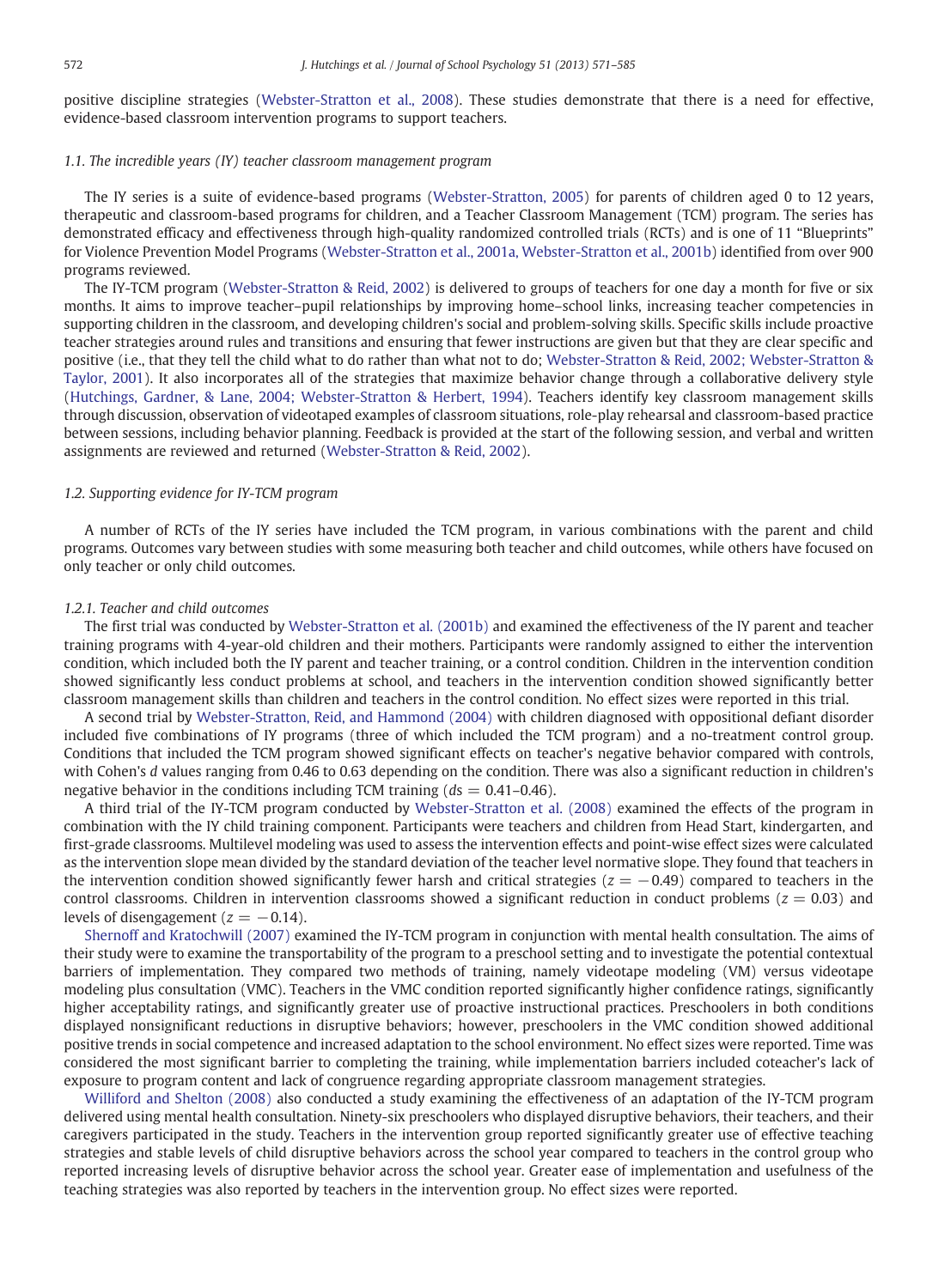[Raver et al. \(2008\)](#page-14-0) again examined an adapted version of the IY-TCM program with mental health consultation. This adapted version was part of the Chicago School Readiness Project that aimed to improve teachers' emotionally supportive classroom practices. Head Start teachers were randomly allocated to an intervention condition including the IY-TCM adaptation or a control group. Classrooms in the intervention condition showed significant improvements in emotional climate ( $d = 0.89$ ). Teachers were more enthusiastic and more responsive to their students' needs  $(d = 0.53)$ , and had less use of harsh and emotionally negative discipline practices ( $d = 0.64$ ), however these findings were nonsignificant. Teachers in the intervention group were also more likely to display improved classroom management practices and better skills in monitoring and preventing student disruptive behavior in proactive ways ( $d = 0.52$ ). Again, these differences were nonsignificant.

# 1.2.2. Child outcomes only

In addition to a pilot study [\(Baker-Henningham, Walker, Powell, & Gardner, 2009\)](#page-13-0), [Baker-Henningham, Scott, Jones, and](#page-13-0) [Walker \(2012\)](#page-13-0) conducted a cluster RCT of the IY-TCM program in 24 Jamaican preschools. Effect sizes were calculated by dividing the regression coefficient with the baseline standard deviation. They found significant benefits in child behavior based on observations, teacher reports and parent reports. There were significant reductions in observed conduct problems  $(r = .42)$ , supported by a significant decrease in teacher-reported behavior difficulties ( $r = .47$ ) and parent-reported behavior difficulties  $(r = .22)$ , and a significant increase in observed friendship skills  $(r = .74)$ , supported by a significant increase in teacherreported social skills  $(r = .59)$ .

[Herman, Borden, Reinke, and Webster-Stratton \(2011\)](#page-13-0) used data from the [Webster-Stratton et al. \(2004\)](#page-14-0) trial to examine the effectiveness of the IY series with children with co-occurring internalizing problems. They found that children in the conditions including the IY-TCM program showed no significant reductions in internalizing symptom scores (from pretest). There were also no significant differences found at one year follow-up.

# 1.2.3. Teacher outcomes only

[Carlson, Tiret, Bender, and Benson \(2011\)](#page-13-0) examined preschool teachers' perceptions of the usefulness and frequency of use of classroom management strategies following completion of the IY-TCM training. Twenty-four preschool teachers attended 100% of sessions (eight sessions and 32 h of training). No effect sizes were reported. Significant increases in teachers' perceptions of positive strategy use were found from pretest to posttest. Changes in teachers' perceptions were also maintained 16 weeks later.

# 1.3. Rationale for study

All of the studies discussed have shown promising results for the IY-TCM program; however, all were either implementing an adapted version of the program or alongside another intervention, so it was not possible to isolate the effectiveness of the TCM program. The IY-TCM program is potentially an effective stand-alone program for primary school teachers because every trained teacher is in contact with up to 30 children a year. This study evaluates the program as a stand-alone intervention. The study aims to assess whether the IY-TCM program reduces negative teacher and pupil behaviors and increases positive behaviors using an RCT design and independent, blind observation as the main outcome measure. Based on previous research (e.g., [Webster-Stratton](#page-14-0) [et al., 2001b; Webster-Stratton et al., 2004\)](#page-14-0), the first hypothesis was that teachers in the intervention group would demonstrate postintervention fewer negative behaviors and more positive behaviors towards the whole class than at preintervention. The second hypothesis was that children in the intervention group would show fewer negative and more positive behaviors than their control counterparts. The third hypothesis was that teachers in the intervention group would show more positive and fewer negative behaviors towards children with high levels of behavior problems. Lastly, it was hypothesized that children with high levels of behavior problems in the intervention group would show greater behavioral changes from preintervention to postintervention compared to children with high levels of behavior problems in the control group.

# 2. Method

# 2.1. Participants

Teachers from 12 classes from 11 primary schools participated in the study (see [Table 1](#page-3-0)). Eight classes were multiyear classes consisting of children ages 3 to 7, and four classes were single age reception classes (ages 4 to 5). Class sizes ranged from 14 to 30 pupils with a mean of 18 pupils per class ( $SD = 6.71$  pupils), and lessons were taught predominantly in Welsh.

The 12 classes had a total of 16 teachers; 8 teachers shared teaching duties with another teacher, and 8 teachers were full-time teachers. Data from the 8 full-time teachers and 4 of the teachers who shared teaching duties and spent the larger amount of time with their class are reported and analyzed. All teachers were women, with a mean age of 34 years (range 21 to 53 years) and an average of 9 years teaching experience (range 2 to 30 years). Schools were based in both rural and urban areas in the county of Gwynedd in North West Wales.

The percentage of pupils entitled to free school meals ranged from 4% to 27% (mean of 13%) per school; the national average for Wales in 2005/06 (when this study commenced) was 17% ([National Statistics, 2006\)](#page-14-0). Although the mean percentage of free school meals was slightly below the national average, the range across the target schools was wide, reflecting the diverse socioeconomic status of school catchment areas. Each participating school, teacher, parent and child was given a small gift for taking part in the study. None of the teachers had previously undertaken any IY training, and none of the schools had any teachers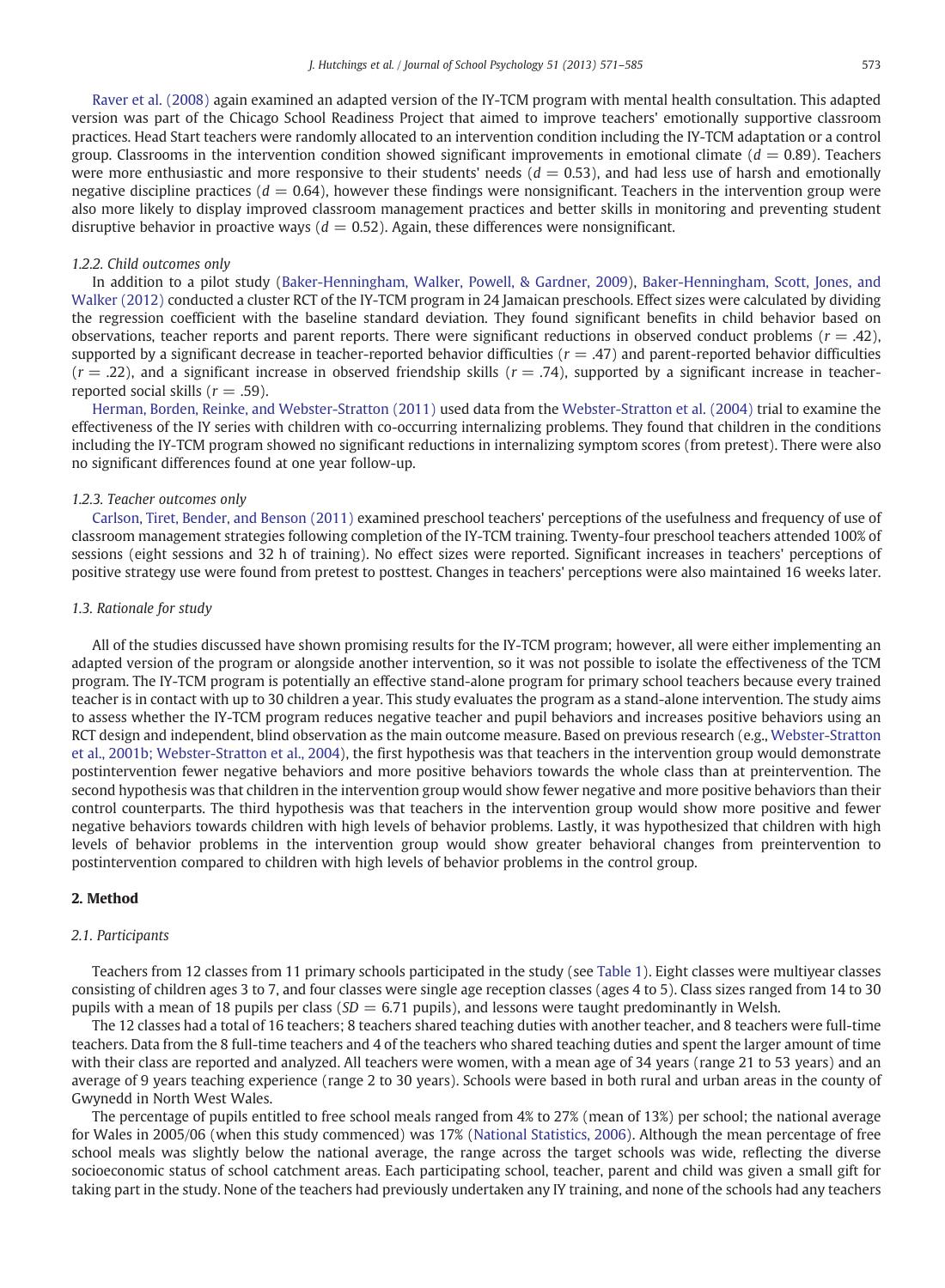#### <span id="page-3-0"></span>Table 1

Child, teacher, and school demographic characteristics by condition and across conditions at baseline.

| Demographic characteristics         | Intervention   | Control        | All            | p                  |  |
|-------------------------------------|----------------|----------------|----------------|--------------------|--|
| Child                               |                |                |                |                    |  |
| $\boldsymbol{N}$                    | 53             | 54             | 107            |                    |  |
| Age, months: <i>M</i> ( <i>SD</i> ) | 58.23 (7.66)   | 56.76 (5.73)   | 57.51 (6.80)   | .272 <sup>a</sup>  |  |
| Gender                              |                |                |                | .290 <sup>b</sup>  |  |
| Boys, $n$ $(\%)$                    | 26(45)         | 32(55)         | 58 (54)        |                    |  |
| Girls, $n$ $(\%)$                   | 27(55)         | 22(45)         | 49 (46)        |                    |  |
| Teacher                             |                |                |                |                    |  |
| N                                   | 6              | 6              | 12             |                    |  |
| Age, years: M (SD)                  | 37.3 (12.69)   | 32.3 (9.77)    | 34.83 (11.11)  | .463 <sup>a</sup>  |  |
| Gender, $n$ $(\%)$                  |                |                |                |                    |  |
| Women                               | 6(100)         | 6(100)         | 12(100)        |                    |  |
| No. years teaching, M (SD)          | 7.67(5.32)     | 11.00 (10.00)  | 9.33(7.83)     | .492 <sup>a</sup>  |  |
| No. schools taught, M (SD)          | 3.33(2.16)     | 1.50(0.55)     | 2.42 (1.78)    | .094 <sup>a</sup>  |  |
| Highest position, $n$ (%)           |                |                |                | 1.000 <sup>b</sup> |  |
| Class teacher                       | 4(66)          | 4(66)          | 8(66)          |                    |  |
| Head infant school                  | 1(17)          | 1(17)          | 2(17)          |                    |  |
| Acting head school                  | 1(17)          | 1(17)          | 2(17)          |                    |  |
| Class taught, $n$ (%)               |                |                |                | .558 <sup>b</sup>  |  |
| Reception age                       | 3(50)          | 2(33)          | 5(42)          |                    |  |
| Multi-age                           | 3(50)          | 4(67)          | 7(58)          |                    |  |
| Classroom                           |                |                |                |                    |  |
| N                                   | 6              | 6              | 12             |                    |  |
| Class size: $M(SD)$                 | 18.17 (6.82)   | 17.83 (7.25)   | 18.00 (6.71)   | .936 <sup>a</sup>  |  |
| School                              |                |                |                |                    |  |
| N                                   | 5              | 6              | 11             |                    |  |
| Total no. pupils, M (SD)            | 107.80 (67.44) | 106.00 (65.55) | 106.82 (63.00) | .965 <sup>a</sup>  |  |
| Rurality, $n$ $(\%)$                |                |                |                | .946 <sup>b</sup>  |  |
| Rural                               | 2(40)          | 2(33)          | 4(36)          |                    |  |
| Semi-rural                          | 1(20)          | 1(17)          | 2(18)          |                    |  |
| Urban                               | 2(40)          | 3(50)          | 5(46)          |                    |  |

Note.

<sup>a</sup> Significant differences tested using an independent sample t-test.

<sup>b</sup> Significant differences tested using a chi-square test of independence.

that had been trained in the IY-TCM or child interventions prior to the commencement of the trial. Five of the six intervention teachers attended all five training sessions; the remaining teacher attended four of the five sessions. All teachers were retained for the duration of the study. One school had two classrooms in the study. Both of these were in the intervention condition; therefore, there were no issues regarding cross-contamination between classrooms.

Teachers rated all children in their class using the teacher version of the Strengths and Difficulties Questionnaire (TSDQ; [Goodman, 1997\)](#page-13-0). One hundred and seven children (58 boys and 49 girls) with an age range of 3 to 7 years ( $M = 57.5$  months,  $SD = 6.80$  months) were recruited on the basis of their score on the TSDQ (see screening measure subsection). All included children were of Caucasian ethnicity.

A total of 107 children were rated by teachers at preintervention. Because nine children were recruited from each classroom, it was expected that they would be the three highest, three midpoint, and three lowest scoring children; however the sample as a whole included 80 children (75%) whose scores fell in the low scoring range on the TSDQ and 27 children (25%) whose scores fell within the high scoring range on the TSDQ. A total of 40 boys and 40 girls had scores that fell within the low scoring range, whereas 18 boys and 9 girls had scores in the high scoring range. For data analysis purposes, target children were divided into two groups according to TSDQ guidelines, using the preintervention data. The high-scoring group included 18 children who were rated as above the point of clinical concern (TSDQ > 15; see [www.sdqinfo.com](http://www.sdqinfo.com) for more information). There was a mean of 2.33 high-scoring children per class with a range of 0 to 4 children per class.

# 2.2. Intervention

The IY-TCM training was delivered to teachers during one full-day session each month over the course of 5 months, after initial observations and prior to postintervention observations, which were all carried out during the same school year. The five-session program was used due to the fact that this was the published version of the IY-TCM program available at the time of the study (see [Table 2](#page-4-0) for a comparison of the five-session and six-session versions of the IY-TCM program). In the case of the two classes that had job-share teachers and were allocated to the intervention condition, both teachers attended the training. Two trained leaders, a certified program mentor (the first author) and a trained program leader, ran the course. The first author had completed the leader certification process that involved submission of a recording of a session of the program and records of teacher responses to each session from two complete programs. To become a certified program mentor, she had also been trained to deliver leader training in the program to future program leaders. The coleader had also delivered the course on several prior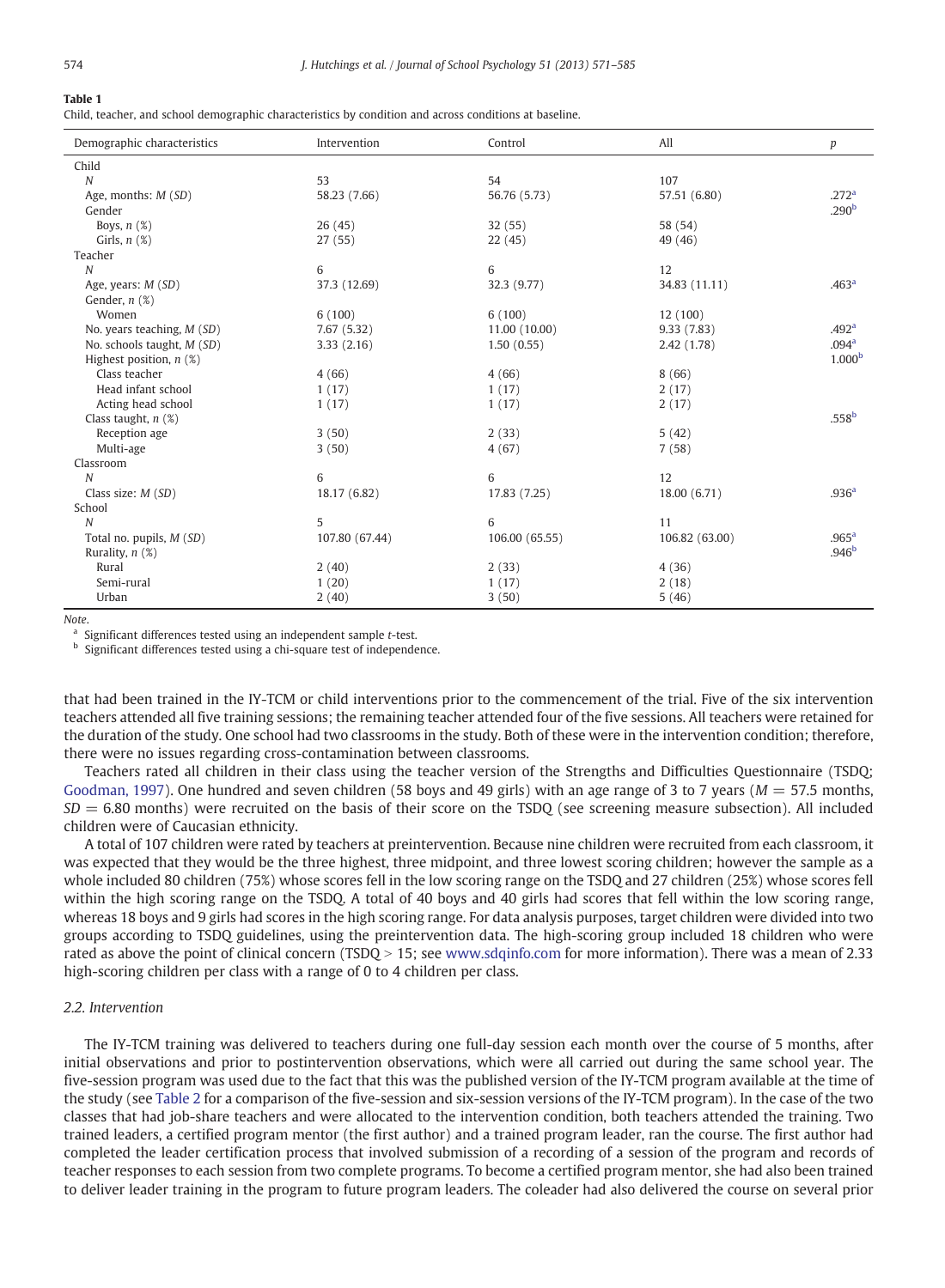# <span id="page-4-0"></span>Table 2

Contents of the 5-session (pre 2006) and 6-session (post 2006) versions of the Teacher Classroom Management (TCM) training.

| TCM 5-session training                                                                                                                                                                                                                                                                                                                                                                                                     | Current TCM 6-session training                                                                                                                                                                                                                                                                                                                                                                                                                                                                                                                                                                          |
|----------------------------------------------------------------------------------------------------------------------------------------------------------------------------------------------------------------------------------------------------------------------------------------------------------------------------------------------------------------------------------------------------------------------------|---------------------------------------------------------------------------------------------------------------------------------------------------------------------------------------------------------------------------------------------------------------------------------------------------------------------------------------------------------------------------------------------------------------------------------------------------------------------------------------------------------------------------------------------------------------------------------------------------------|
| Session 1<br>Topic of Morning – Building positive relationships with students<br>Topic of Afternoon - Proactive teacher: Preventive approaches<br>Session 2<br>Topic of Morning – Teacher attention, praise, and encouragement<br>Topic of Afternoon – Teacher coaching, child-directed play, and<br>friendship skills                                                                                                     | Session 1<br>Topic of Morning – Building positive relationships with students<br>Topic of Afternoon - Proactive teacher: Preventive approaches<br>Session 2<br>Topic of Morning – Teacher attention, praise, and encouragement<br>Topic of Afternoon – Teacher coaching, child-directed play, and friendship skills                                                                                                                                                                                                                                                                                     |
| Session 3<br>Topic of Morning – Motivating students through incentives<br>Topic of Afternoon - Dialogic reading<br>Session 4<br>Topic of Morning – Decreasing inappropriate behavior<br>Topic of Afternoon – Decreasing inappropriate behavior continued<br>Session 5<br>Topic of Morning – Teaching children to be socially competent<br>Topic of Afternoon – Teaching children to be socially competent continued<br>N/A | Session 3<br>Topic of Morning – Motivating students through incentives<br>Topic of Afternoon - Motivating students continued<br>Session 4<br>Topic of Morning - Decreasing inappropriate behavior<br>Topic of Afternoon – Decreasing inappropriate behavior continued<br>Session 5<br>Topic of Morning - Decreasing inappropriate behavior continued<br>Topic of Afternoon – Teaching children to be socially competent<br>Session 6<br>Topic of Morning – Teaching children to be socially competent continued<br>Topic of Afternoon – The complete teacher: Emotion Regulation and<br>problem solving |

occasions. See [www.incredibleyears.com](http://www.incredibleyears.com) for further details on the leader certification process. Fidelity in training was addressed by means of a series of checklists (both leader- and teacher-completed) as identified by the program manual [\(Webster-Stratton,](#page-14-0) [2003](#page-14-0)) to ensure evidence-based implementation. These were subsequently used to guide future training sessions. Teachers also completed a satisfaction questionnaire at the end of the course (see Measures section).

At each session, teacher participants identified key classroom management principles from discussions based on their own experience, observed and discussed video footage of classroom situations, participated in role-play, and undertook behavior planning for specific pupils. At the end of each session, they were given classroom assignments (including implementation of a behavior plan for a target pupil) to complete during the subsequent month. Teachers were instructed to practice the program principles during the month following each session and to report back on their experiences and behavior plans at the start of the following session. No ongoing coaching by program leaders was provided during the month following each session; however, all teachers had the opportunity to contact the program leaders if necessary.

The program aimed to teach the teacher how to develop a positive relationship with children through play, use specific labeled praise for appropriate behavior (e.g., "Well done for putting your books away when I asked you"), provide incentives for target behaviors that were difficult for the child, give clear commands, ignore minor inappropriate behavior and encourage other pupils to do likewise, use positive discipline strategies, and promote emotion regulation and problem solving with pupils. Investment in developing a positive relationship with children is the foundation on which all of the other program principles are built ([Webster-Stratton & Reid, 2002](#page-14-0)). The methods used during the five-session TCM program are the same as those now used in the six-session TCM program. These methods include videotape modeling through the use of vignettes, practicing and rehearsing through role-plays and discussions, developing individual behavior plans, and giving homework assignments at the end of every session so that teachers can practice new skills in their own classrooms between sessions.

# 2.3. Measures

Child behaviors were assessed by means of a questionnaire. In addition, child behaviors and teacher behaviors were assessed on two separate occasions, preintervention and postintervention (see [Procedure](#page-5-0) for further detail). Fidelity was assessed through the use of checklists and an end of course satisfaction questionnaire.

# 2.3.1. Teacher version of the Strengths and Difficulties Questionnaire (TSDQ; [Goodman, 1997\)](#page-13-0)

The TSDQ is an established 25-item rating scale that screens for hyperactivity problems, peer problems, emotional problems, and conduct problems, as well as prosociality. The four problem subscales' scores are combined to produce a Total Difficulties score. The TSDQ Total Difficulties score displays moderate internal consistency ( $\alpha = .82$ ), good test–retest reliability ( $r = .84$ ), and concurrent relations with the Child Behavior Checklist total score ( $r = .76$ ; [Stone, Otten, Engels, Vermulst, & Janssens, 2010](#page-14-0)). The Total Difficulties score has borderline and clinical level cut-off scores: 0–11 low, 12–15 borderline, and 16–40 clinical. For this study, children in the low score group had TSDQ Total Difficulties scores of 0–11, while those in the high score group had TSDQ Total Difficulties scores above 12.

# 2.3.2. The Teacher–Pupil Observation Tool (TPOT; [Martin et al., 2010\)](#page-13-0)

The TPOT [\(Martin et al., 2010](#page-13-0)) is a 75-item measure of the frequency of teacher and child behaviors of which half of the items are devoted to child interactions or responses (with or to the teacher or other pupils in the class) and the other half of the items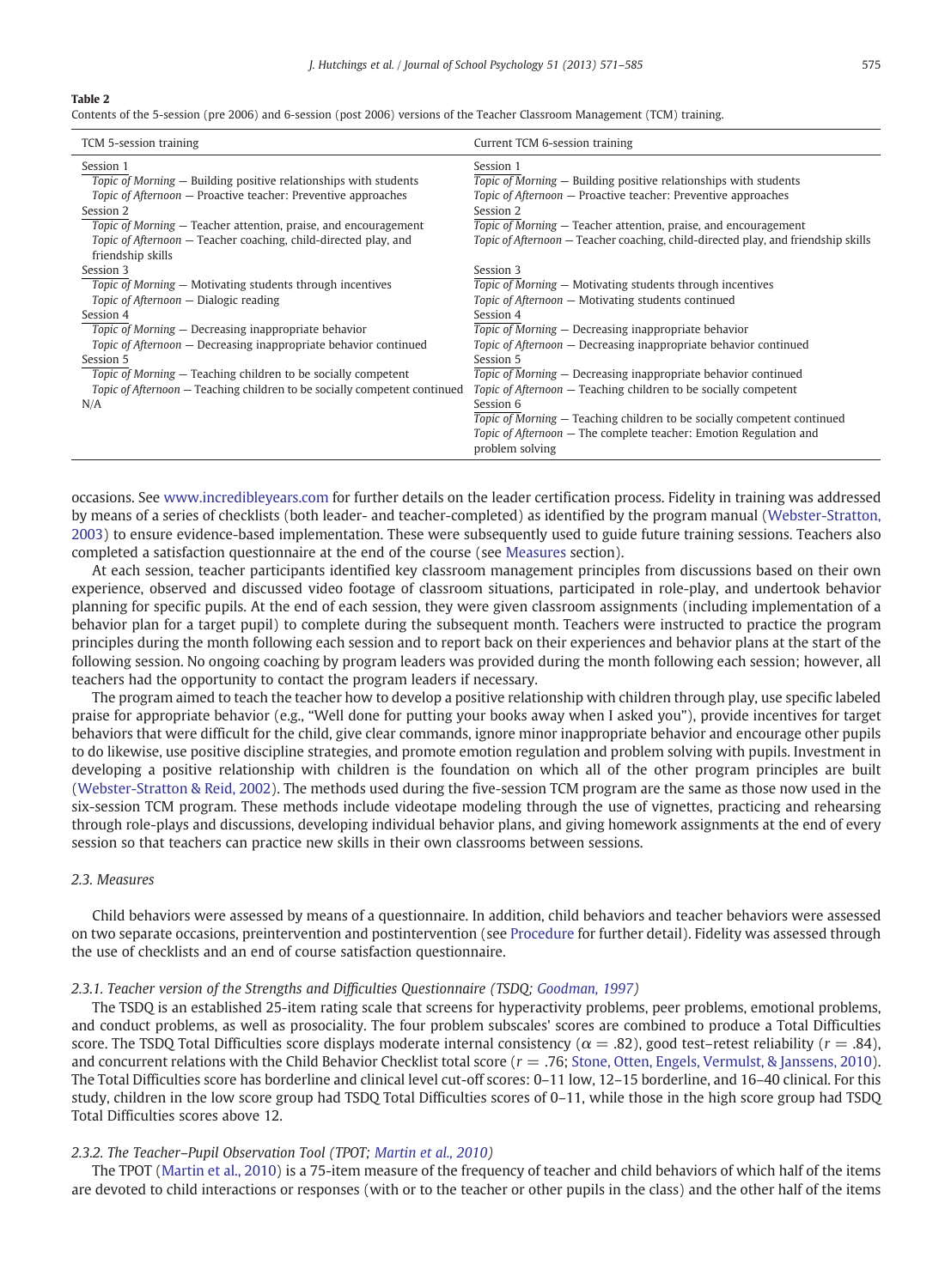<span id="page-5-0"></span>are devoted to teacher interactions (with the target child or with other pupils in the class). This measure was designed specifically to capture the core skills taught during the IY-TCM training. Based on previous analysis of the TPOT, the 75 items were reduced to form nine composite categories: teacher positives; teacher negatives; teacher commands; compliance; noncompliance; negative behaviors towards the teacher; prosocial behavior; deviance, and off-task behavior (see [Martin et al., 2010\)](#page-13-0). Additionally, children's percentage compliance to teacher commands was examined using the following formula — child compliance divided by teacher commands, multiplied by 100. The TPOT displays good inter-rater agreement, with a mean intraclass correlation of .78 across all 75 categories; small internal consistency,  $\alpha = .49$ ; and moderate concurrent validity with SDQ categories,  $u = .41$  $(u =$  effect size for Mann–Whitney U; above .1 is a small effect size, .3 is moderate, and anything above .5 is large). Scores on the TPOT have been shown to exhibit good discriminant validity, with high scores on negative categories strongly associated with increased behavioral, social, and emotional problems, and high scores on positive categories strongly associated with high prosociality [\(Martin et al., 2010](#page-13-0)).

# 2.3.3. Fidelity measures

This study included three fidelity measures. All three fidelity measures do not have psychometric support.

2.3.3.1. Teacher Satisfaction Questionnaire ([Webster-Stratton & Reid, 2002](#page-14-0)). The Teacher Satisfaction Questionnaire includes five items. The first four items cover four areas: (1) usefulness of the program, (2) confidence in using the ideas, (3) difficulty/ease of putting the program into practice, and (4) use of strategies for improving home–school links. A final item asks teachers to describe the two most useful things they had taken from the program. Items are rated on a seven-point scale with one being a negative response and seven being a positive response.

2.3.3.2. Incredible years teacher workshop evaluations ([Webster-Stratton & Reid, 2002\)](#page-14-0). At the end of every workshop session, participating teachers completed the IY Workshop Evaluation form. This form has four items regarding the helpfulness of the content of the session, the videotape examples shown during the session, the group leaders' teaching, and the group discussions. Responses are rated on a four point scale comprising of not helpful, neutral, helpful, and very helpful.

2.3.3.3. Teacher workshop checklist ([Webster-Stratton & Reid, 2002](#page-14-0)). At the end of every workshop session, group leaders completed the Teacher Workshop Checklist for that particular session. This form is used to check whether group leaders are adhering to program fidelity such as showing the necessary video vignettes, engaging in recommended practice exercises and brainstorms, and using the key learning principles. Items include circling the specific vignettes used during the session (numbers ranged from 1 to 57 depending on session) and Yes/No response items regarding the different methods used during the session. Examples include "Write agenda on the board", "Brainstorm ideas for building relationships with students," and "Role play descriptive commenting." Numbers of Yes/No items ranged from 1 to 9 depending on session.

# 2.4. Procedure

### 2.4.1. School-based implementation

A Gwynedd Education Service official recruited the schools. Gwynedd was in the process of implementing the IY-TCM program in all 102 of its primary schools, and at the start of the study, it had been implemented in 16 schools. Incentives to participate in the research were the opportunity to receive the training either earlier or at the same time as other schools in the same catchment area and funding for substitute teachers to cover teacher attendance at the IY-TCM course. A total of 13 schools gave permission to be contacted by the research team. Of these, two declined to take part; one was in a catchment area that had their training moved forward by the local education authority, while the other had staffing problems.

The study was conducted within one whole school year. Between September and October, teachers completed the TSDQ for each pupil in their class. Nine children were recruited from each classroom, with the exception of one classroom from which only eight children were recruited. This exception was a multiage classroom that was recruited later than the others, and consequently, only eight parents had consented to their child's participation by preintervention assessments. An independent researcher scored the TSDQs and contacted the schools with the age and initials of nine identified children (the three highest, the three lowest, and three mid-range scoring children) so as to ensure that the coding team would remain blind to child scores. It was decided not to include all children because limited resources meant that it was not feasible to complete classroom observations on all children in the classrooms. They were recruited to provide a representative sample to enable assessment of the impact of the TCM program on children with different levels of behavioral difficulties. Teachers subsequently contacted each potential child's parents to explain the research and to obtain consent to the classroom observation. Parents were told that their teacher was participating in a research trial and that, in order to assess the outcome, the teacher would be observed interacting with children in the classroom. If parental consent to observation of a specific child was not given, the parent of the child with the next nearest score was approached. Eleven parents (9%) did not consent for their child to be individually observed, and seven (64%) of these parents were the parents of children with the highest TSDQ Total Difficulties scores in their respective classrooms. Of the remaining four parents who did not consent to individual observations, two (18%) were the parents of children with the lowest TSDQ Total Difficulties scores in their classrooms, and two (18%) were the parents of the children with TSDQ Total Difficulties scores in the middle range.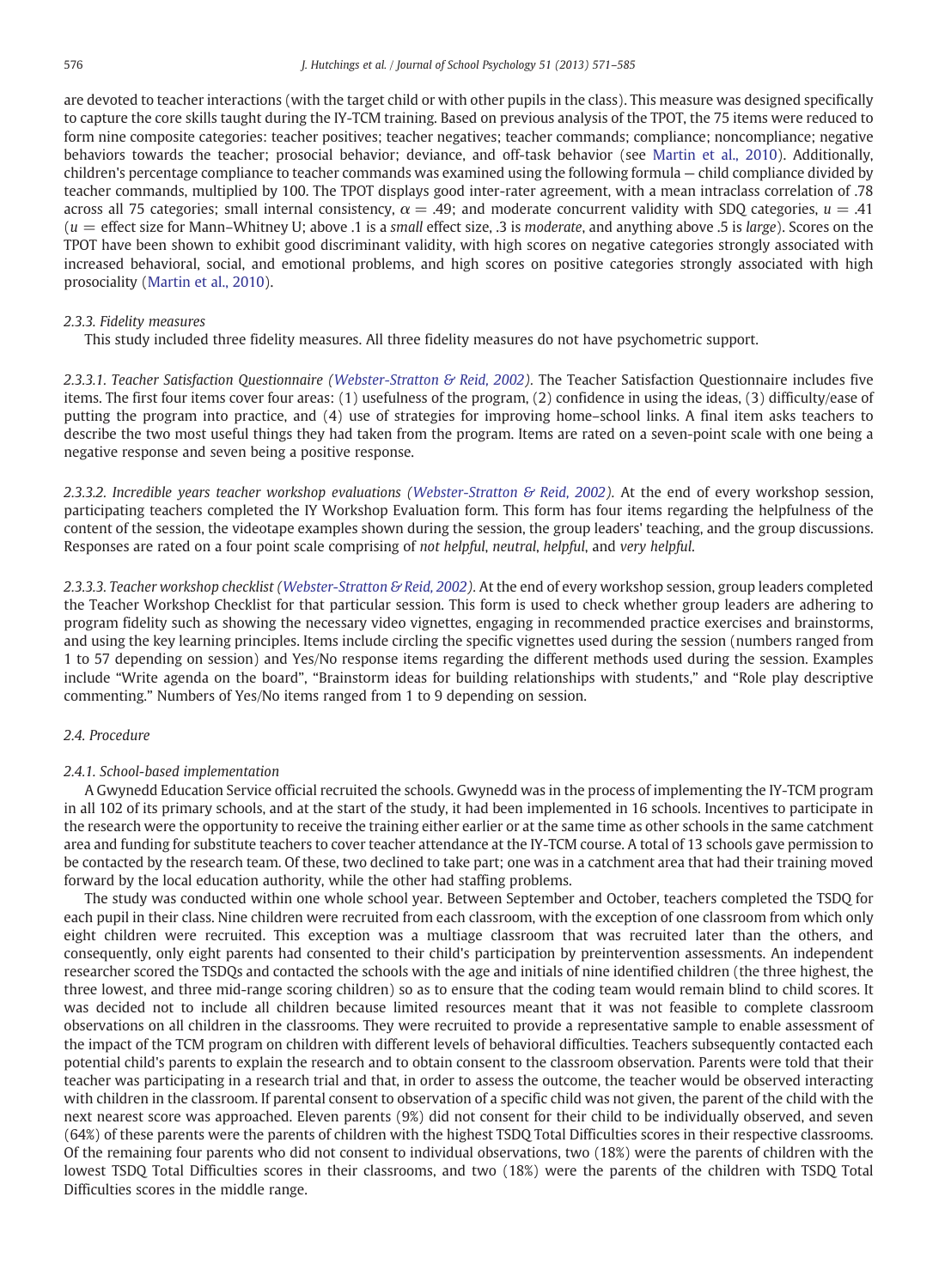# 242 Assessment

In November and December, preintervention classroom observations were conducted. IY-TCM training then took place during January to May. Postintervention classroom observations were conducted in June and July. It was decided that postintervention measures would be completed one month after the end of the IY-TCM training due to the ongoing nature of the training and within the same school year to ensure that the same teacher was observed with the same children. All the teachers were satisfied with the IY-TCM training provided with all teachers rating the different components as either helpful or very helpful. No variations in training across sites were reported by group leaders.

Three postgraduate students (all with a master's degree) with previous experience of similar observation measures conducted classroom observations. Their initial training comprised studying the TPOT manual, observing and coding video footage, and comparing frequency counts until they had reached reliability levels of 70% agreement with the primary coder (i.e., the second author). Top-up sessions of 30 to 60 min were held weekly in order to prevent coder drift and to discuss any questions arising from recent classroom visits. All TPOT behaviors were coded by means of frequency counts representing each occurrence.

The observations were conducted during structured lessons such as math/numbers or reading/writing. All but one teacher delivered these structured lessons in the morning, the remaining teacher was observed in the afternoon. Each target child was observed for 15 min, a time period that was determined as adequate following a previous study (see [Martin et al., 2010](#page-13-0)). Observers also simultaneously coded teacher interactions with the class as a whole and class responses to the teacher and behavior generally. All three observers observed in all of the classrooms apart from three classrooms where only two observers were present. Observers remained as unobtrusive as possible, keeping interactions to a minimum so as not to affect the behavior of children in the classroom. Observers maintained reasonably high inter-rater reliability (86%) by coding videotapes of classroom interactions between actual observations. Observations of the same child in the classroom were double coded (by two or more observers) for 25% of observations (86% reliability). Observations at preintervention were undertaken prior to randomization, and observers were blind to both children's TSDQ scores and teachers' group allocation (intervention or control) at postintervention.

#### 2.5. Randomization

This study adopted a single-blind stratified RCT design. An independent researcher paired classrooms according to school size, classroom size, and locality (town/rural) after preintervention measures had been collected. Schools were subsequently randomly allocated to the intervention or control condition using a random number generator; the paired school was automatically allocated to the control group in each case. Control teachers were offered the IY-TCM training in the following academic year. No in-service or professional development opportunities were provided to the control group schools during the study.

# 2.6. Analysis strategy

All TPOT category variables were examined for normality. Graphical analysis of residuals showed the assumption of normality and equal variability approximately held for all TPOT variables. Before the main analyses were conducted, baseline differences between conditions were examined using independent sample t-tests. All 16 teachers (including job-share teachers) were observed, but data analysis was based on the 12 teachers (4 intervention and 4 control full-time teachers and 2 job-share intervention and 2 control teachers who taught the greater part of the school week). This restricted data analysis ensured that data from each child was entered only once in the analysis of outcomes for the target children.

To examine the effect of intervention on teacher and child behavior, hierarchical linear modeling (HLM) analyses were conducted using SPSS 17.0 to account for the clustered nature of the data. A two-level model was examined: children at Level 1 and classrooms at Level 2. The dependent variables were the postintervention scores for the TPOT categories. Covariates included preintervention scores at Level 2 and gender, preintervention age, and preintervention TSDQ Total Difficulties score at Level 1. Condition-by-TSDQ Total Difficulties score was included in the Level 1 model to examine whether intervention effects differed for children with high versus low problem behaviors. All continuous variables were centered (within the classroom cluster). The equation for the Level 1 model was specified as follows:

 $Y_{ij} = b_{0j} + b_{1j} (TSDQ TOTAL)_{ij} + b_{2j} (PRE SCORE)_{ij} + b_{3j} (AGE)_{ij} + b_{4j} (SEX)_{ij} + e_{ij}$ .

The Level 2 model was specified as follows:

 $b_{0j} = g_{00} + g_{01}$ CONDITION<sub>i</sub> +  $g_{02}$ PRE SCORE<sub>i</sub> + m<sub>0</sub> j  $b_{1j} = g_{10} + g_{11}$ CONDITION<sub>j</sub>  $b_{2j} = g_{20}$  $b_{3j} = g_{30}$  $b_{4j} = g_{40}.$ 

 $Y_{ij}$  represents the postintervention TPOT score for student i in classroom j,  $β_{0j}$  represents the intercept, SEX was a dichotomous variable where children were coded with a zero for a male and one for a female, AGE was a continuous variable measured in months, TSDQ TOTAL was a dichotomous variable where children were coded as 0 if they had a TSDQ Total Difficulties score of 12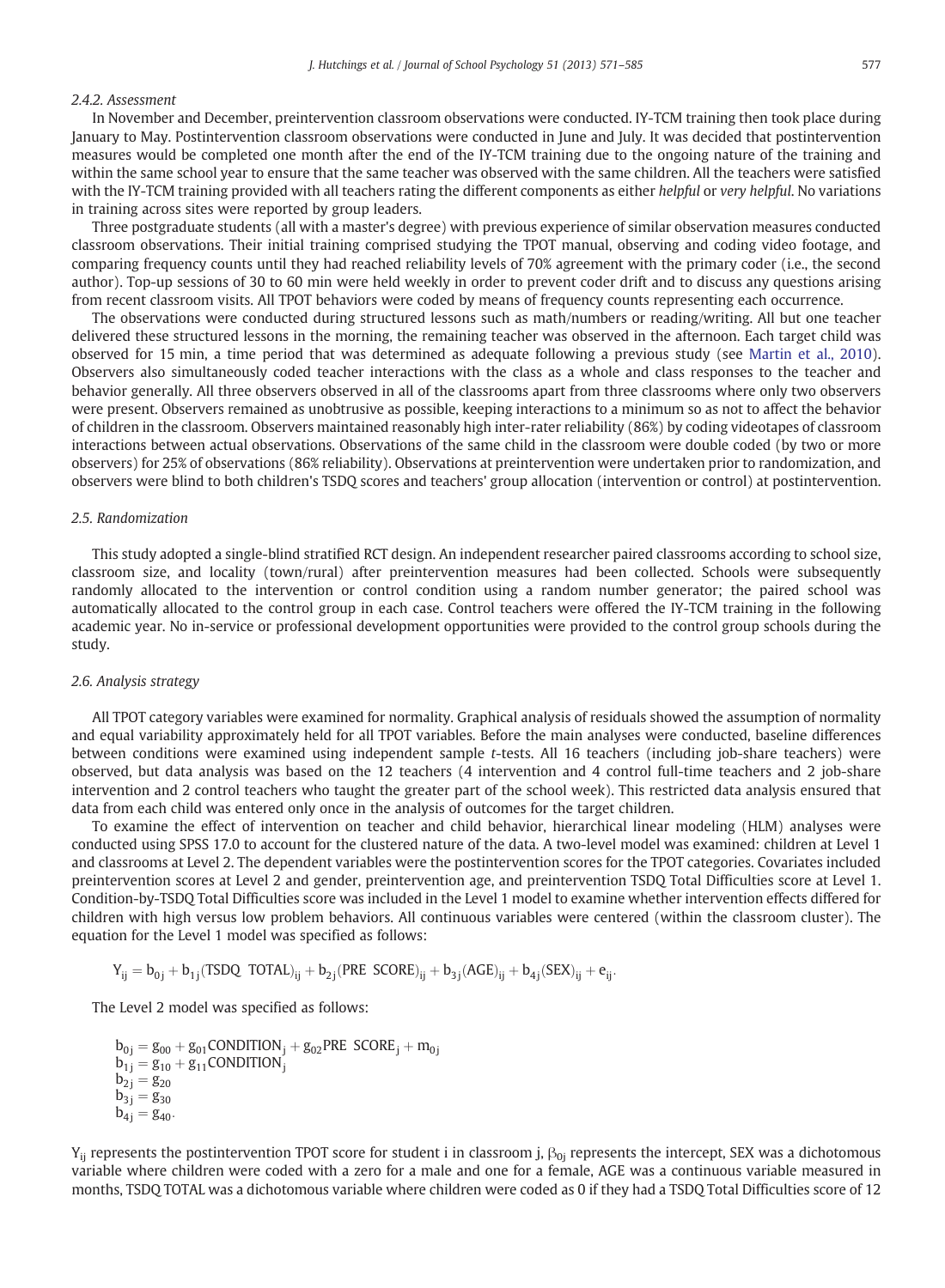# <span id="page-7-0"></span>Table 3

Hierarchical linear modeling results for classroom outcomes (Level 2) with descriptive statistics by condition and effect sizes.

| Outcome <sup>a</sup>       | Estimate | Std. Error | ICC | p       | Intervention ( $n = 6$ ) |                  | Control $(n = 6)$ |                          | d    |  |
|----------------------------|----------|------------|-----|---------|--------------------------|------------------|-------------------|--------------------------|------|--|
|                            |          |            |     |         | Pre                      | Post             | Pre               | Post                     |      |  |
|                            |          |            |     |         | M<br>(SD)                | M<br>(SD)        | M<br>(SD)         | $\boldsymbol{M}$<br>(SD) |      |  |
| Teacher positive to class  | 9.23     | 10.41      | .39 | .392    | 83.09<br>(17.29)         | 97.32<br>(15.38) | 89.15<br>(24.51)  | 88.02<br>(23.24)         | 0.17 |  |
| Teacher negative to class  | $-0.48$  | 3.44       | .61 | .891    | 10.11<br>(7.51)          | 8.22<br>(6.04)   | 7.37<br>(5.31)    | 8.71<br>(7.02)           | 0.03 |  |
| Class compliance           | 3.69     | 6.19       | .29 | .563    | 40.84<br>(14.47)         | 53.57<br>(13.74) | 47.83<br>(17.22)  | 49.71<br>(9.66)          | 0.12 |  |
| Class noncompliance        | $-0.44$  | 0.29       | .01 | .151    | 1.16<br>(1.26)           | .66<br>(.56)     | .69<br>(.37)      | 1.09<br>(.52)            | 0.30 |  |
| Class negatives to teacher | $-1.25$  | 1.10       | .23 | .277    | 1.93<br>(2.07)           | 1.51<br>(1.57)   | 3.74<br>(1.89)    | 2.79<br>(2.53)           | 0.22 |  |
| Class prosocial behavior   | $-2.78$  | 4.36       | .19 | .536    | 25.52<br>(7.19)          | 23.89<br>(5.54)  | 30.24<br>(9.26)   | 26.78<br>(10.38)         | 0.12 |  |
| Class deviant behavior     | $-0.65$  | 1.71       | .11 | .713    | 4.45<br>(2.89)           | 4.24<br>(3.28)   | 7.43<br>(4.33)    | 4.90<br>(3.29)           | 0.07 |  |
| Class off-task behavior    | $-0.49$  | 0.18       | .06 | $.016*$ | .53<br>(.36)             | .25<br>(.28)     | .33<br>(29)       | .77<br>(.42)             | 0.53 |  |

Note. ICC  $=$  intraclass correlation coefficient; TSDQ  $=$  Teacher Strengths and Difficulties Questionnaire.

<sup>a</sup> All outcome variables were scored from the Teacher–Pupil Observation Tool.

\*  $p < .05$ .

or above and 1 if they had a TSDQ Total Difficulties score below 12. CONDITION was a dichotomous variable where 0 represented the control group and 1 represented the intervention group.

Analyses were conducted using full maximum estimation likelihood to account for missing data under an assumption that data were missing at random. Only one child in the control group was lost to follow-up (1%). Complete data were available for the TSDQ TOTAL and PRE SCORES covariates; however, there were missing data for the GENDER (4%) and AGE (4%) covariates. Intraclass correlation coefficients (ICCs) were calculated to estimate the proportion of variance in outcomes due to cluster effects.

#### Table 4

Hierarchical linear modeling results for index child outcomes (Level 1) with main effects and condition  $\times$  TSDQ total score interaction.

| Outcome                         | Estimate | Std. Error | ICC | p         | d    |
|---------------------------------|----------|------------|-----|-----------|------|
| Teacher positive to index child |          |            | .31 |           |      |
| Condition                       | 4.37     | 5.19       |     | .404      | 0.03 |
| Cond * TSDQ TOTAL               | $-7.50$  | 4.81       |     | .122      |      |
| Teacher negative to index child |          |            | .53 |           |      |
| Condition                       | $-1.17$  | .057       |     | $.044*$   | 0.36 |
| Cond * TSDQ TOTAL               | 0.97     | 0.61       |     | .116      |      |
| Child compliance                |          |            | .15 |           |      |
| Condition                       | $-6.37$  | 3.10       |     | $.045*$   | 0.37 |
| Cond * TSDQ TOTAL               | 4.55     | 3.25       |     | .165      |      |
| Child noncompliance             |          |            | .00 |           |      |
| Condition                       | $-0.59$  | 0.37       |     | .115      | 0.36 |
| Cond * TSDQ TOTAL               | 0.38     | 0.43       |     | .374      |      |
| Child negative to teacher       |          |            | .28 |           |      |
| Condition                       | $-1.28$  | 0.47       |     | $.011*$   | 0.42 |
| Cond * TSDO TOTAL               | 0.96     | 0.42       |     | $.024*$   |      |
| Child prosocial behavior        |          |            | .20 |           |      |
| Condition                       | $-2.97$  | 3.17       |     | .356      | 0.23 |
| Cond * TSDO TOTAL               | .39      | 3.06       |     | .899      |      |
| Child deviant behavior          |          |            | .00 |           |      |
| Condition                       | $-1.57$  | 0.84       |     | .066      | 0.38 |
| Cond * TSDQ TOTAL               | 1.23     | 0.98       |     | .214      |      |
| Child off-task behavior         |          |            | .14 |           |      |
| Condition                       | $-1.45$  | 0.46       |     | $.003***$ | 0.48 |
| Cond * TSDO TOTAL               | 1.37     | 0.48       |     | $.005***$ |      |
| Total number commands           |          |            | .16 |           |      |
| Condition                       | $-10.22$ | 4.00       |     | $.014*$   | 0.48 |
| Cond * TSDO TOTAL               | 6.68     | 4.06       |     | .104      |      |

Note. ICC = intraclass correlation coefficient; TSDQ = Teacher Strengths and Difficulties Questionnaire.

\*  $p < .05$ .

\*\*  $p < .01$ .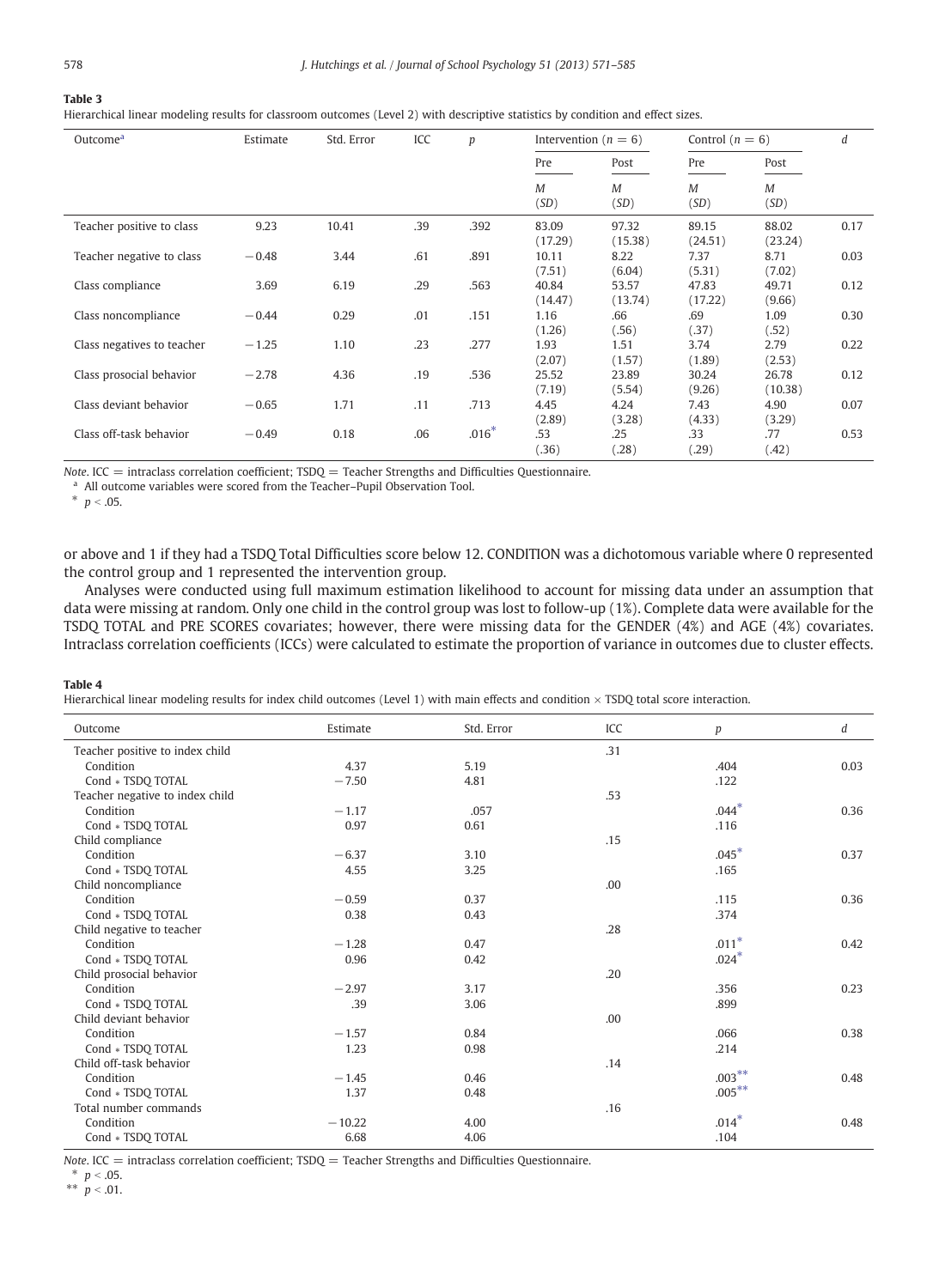$\overline{\phantom{0}}$ 

# <span id="page-8-0"></span>Table 5Descriptive statistics for outcomes related to index children by condition, TSDQ total score and overall.

| Outcome <sup>a</sup>                | Intervention Group |               |                     |             |                      | Control Group |                |               |                     |               |                      |               |
|-------------------------------------|--------------------|---------------|---------------------|-------------|----------------------|---------------|----------------|---------------|---------------------|---------------|----------------------|---------------|
| All $(N = 53)$                      |                    |               | Low TSDQ $(n = 40)$ |             | High TSDQ $(n = 13)$ |               | All $(N = 54)$ |               | Low TSDQ $(n = 40)$ |               | High TSDQ $(n = 14)$ |               |
|                                     | Pre                | Post          | Pre                 | Post        | Pre                  | Post          | Pre            | Post          | Pre                 | Post          | Pre                  | Post          |
|                                     | M(SD)              | M(SD)         | M(SD)               | M(SD)       | M(SD)                | M(SD)         | M(SD)          | M(SD)         | M(SD)               | M(SD)         | M(SD)                | M(SD)         |
| Teacher positives to<br>index child | 17.40 (14.86)      | 13.28 (13.13) | (16.02)<br>17.47    | 9.55(9.34)  | 17.15 (11.08)        | 24.77 (16.57) | 13.06 (12.90)  | 14.45 (13.22) | 12.92 (11.37)       | 13.13 (11.86) | 13.43 (17.04)        | 18.14 (16.35) |
| Teacher negatives to<br>index child | 1.34(3.36)         | 0.60(1.67)    | 1.13(3.49)          | 0.50(1.77)  | 2.00(2.94)           | 0.92(1.32)    | 0.48(0.84)     | 1.02(1.66)    | 0.38(0.67)          | 0.77(1.16)    | 0.79(1.19)           | 1.71(2.52)    |
| Child compliance                    | 8.85 (8.74)        | 7.62(7.35)    | 8.43(9.21)          | 6.32(6.73)  | 10.15 (7.29)         | 11.62 (7.99)  | 8.28 (7.20)    | 9.60(8.77)    | 8.28 (6.92)         | 7.6(6.81)     | 8.29(8.20)           | 14.93 (11.41) |
| Child noncompliance                 | 0.62(2.51)         | 0.13(0.39)    | 0.63(2.84)          | 0.10(0.30)  | 0.62(0.96)           | 0.23(0.60)    | 0.09(0.29)     | 0.42(1.28)    | 0.08(0.27)          | 0.28(1.30)    | 0.14(0.36)           | 0.79(1.19)    |
| Child negatives to teacher          | 0.26(0.84)         | 0.19(0.52)    | 0.05(0.32)          | 0.18(0.50)  | 0.92(1.44)           | 0.23(0.60)    | 0.43(0.90)     | 0.62(1.35)    | 0.28(0.60)          | 0.44(1.17)    | 0.86(1.41)           | 1.14(1.70)    |
| Child prosocial behavior            | 9.26(7.23)         | 7.21(5.13)    | 9.48(7.49)          | 7.10(4.54)  | 8.62(6.59)           | 7.54(6.85)    | 10.09 (7.91)   | 9.94(9.01)    | 10.48 (8.41)        | 10.56 (9.83)  | 9.00(6.41)           | 8.21(6.17)    |
| Child deviance                      | 0.98(2.12)         | 0.58(1.03)    | 0.65(1.78)          | 0.60(1.03)  | 2.00(2.77)           | 0.54(1.05)    | 1.70(3.87)     | 1.21(2.81)    | 1.10 (1.71)         | 1.05(2.81)    | 3.43(6.93)           | 1.64 (2.87)   |
| Child off-task behavior             | 0.94(2.42)         | 0.45(0.93)    | 0.40(0.93)          | 0.45(0.93)  | 2.62(4.31)           | 0.46(0.97)    | 0.94(1.71)     | 0.85(1.35)    | 0.70(1.47)          | 0.59(1.21)    | 1.64(2.17)           | 1.57(1.51)    |
| Total commands                      | 13.06 (12.07)      | 9.36(8.70)    | 12.30 (12.59)       | 7.43 (7.67) | 15.38 (10.43)        | 15.31 (9.26)  | 11.70 (10.79)  | 13.62 (12.24) | 11.73 (10.73)       | 10.59 (9.04)  | 11.64 (11.36)        | 22.07 (16.01) |

Note. TSDQ <sup>=</sup> Teacher Strengths and Difficulties Questionnaire.

<sup>a</sup> All outcome variables were scored from the Teacher–Pupil Observation Tool.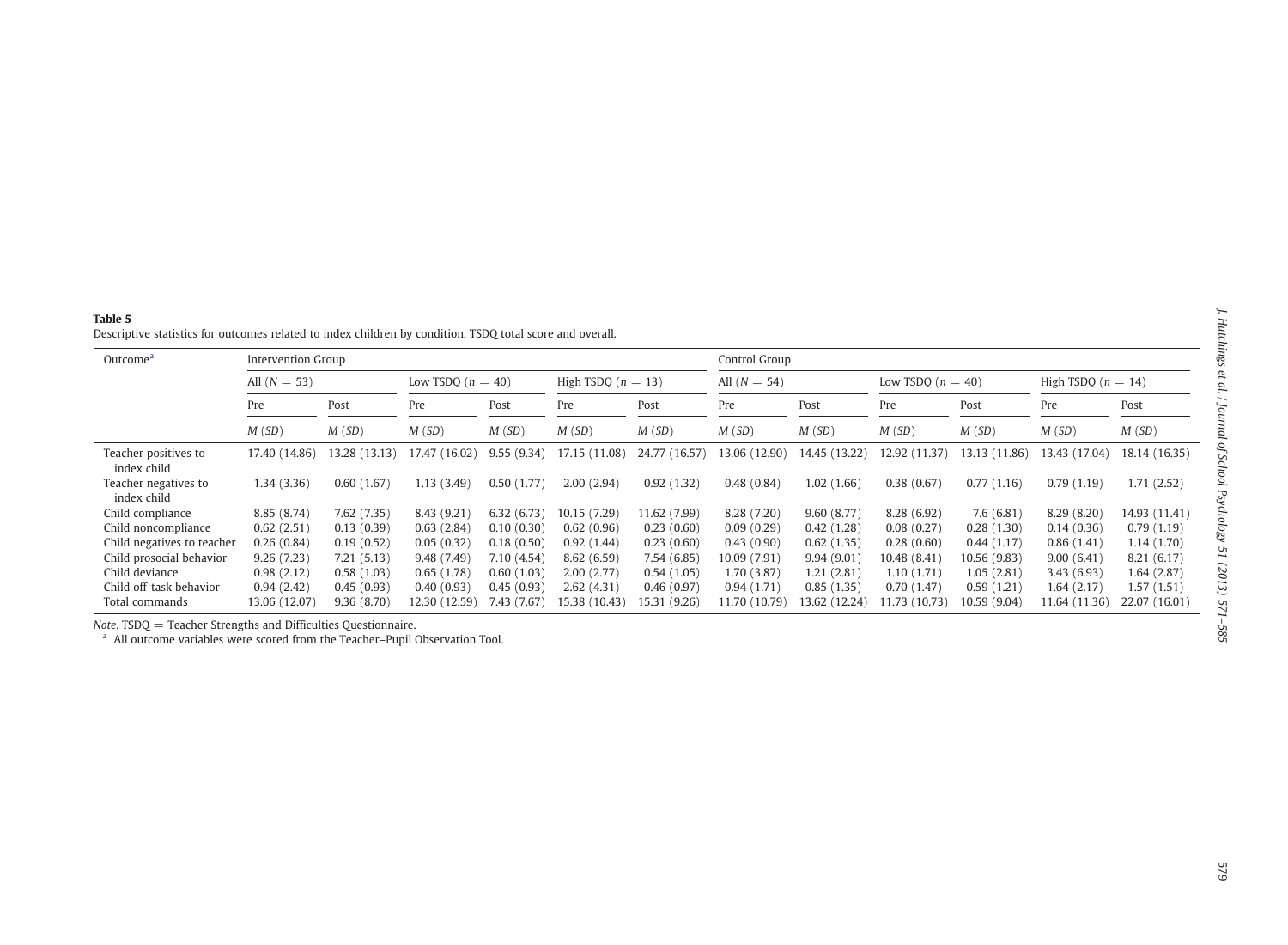Standardized mean differences were computed for the effect size using standard deviations generated in the HLM analyses. An alpha level of .05 was used for all tests of significance.

# 3. Results

# 3.1. Preintervention analyses

There were no significant differences in child, teacher, or school demographics between control and intervention groups preintervention (see [Table 1](#page-3-0)). There were no significant differences in the number of children in the low and high TSDQ groups between the intervention and control conditions preintervention,  $\chi^2(1)=0.03$ ,  $p=.868$ . All subsequent analyses controlled for the effects of preintervention scores centered within classroom cluster.

# 3.2. Classroom-level findings

[Table 3](#page-7-0) presents the results of the intervention on teacher and classroom behavior. There was a significant main effect of condition for classroom off-task behavior. Classrooms in the intervention condition showed significant reductions in off-task behavior ( $d = 0.53$ ). All other TPOT categories showed no significant differences between conditions at postintervention.

#### 3.3. Child-level findings

[Table 4](#page-7-0) presents the results of the intervention on teacher and target children's behavior. Means and standard deviations are displayed in [Table 5](#page-8-0). There was a significant main effect of condition on teacher negatives; teachers in the intervention group showed reduced levels of negatives at postintervention ( $d = 0.36$ ). There was also a significant main effect of condition for both child negatives to the teacher and child off-task behavior; children in the intervention group showing reductions in both child negatives to teacher ( $d = 0.42$ ) and child off-task behavior ( $d = 0.48$ ).

Additionally, there was a significant main effect of condition on child compliance with children in the intervention group showing a significant reduction in the number of compliances to commands  $(d = 0.37)$ . Because one of the aims of the IY-TCM intervention is to reduce the number of commands given by teachers and, in turn, increase child compliance, further analyses were conducted to explore these data (see the bottom rows in [Tables 4 and 5\)](#page-7-0). Analyses showed a significant reduction in teacher commands to children in the intervention group ( $d = 0.48$ ), while teachers in the control group showed an increase in the total number of commands given. Furthermore, percentage compliance to teacher commands (Table 6) showed that the percentage of compliance to commands by children in the intervention had increased from 68% to 81%, whereas percentage compliance for children in the control group showed no change.

Two condition-by-TSDQ Total Difficulties interaction effects were found to be significant (see [Table 4\)](#page-7-0). Graphical representations of the results are displayed in [Figs. 1 and 2](#page-10-0). [Fig. 1](#page-10-0) shows the condition-by-TSDQ Total Difficulties score interaction for child negatives to teacher. Children in the control group, irrespective of TSDQ Total Difficulties score, showed an increase in negatives to the teacher from preintervention to postintervention. Children in the intervention group, on the other hand, showed a different pattern; children with low scores displayed similar patterns to children in the control group. However, children with high scores showed a decrease in negatives towards the teacher. [Fig. 2](#page-10-0) shows the condition-by-TSDQ Total Difficulties score interaction for child off-task behavior. Children in the control group, irrespective of TSDQ Total Difficulties score, showed no change in off-task behavior from preintervention to postintervention. Children in the intervention group with low scores also did not show any change in their off-task behavior. However, children in the intervention group with high scores showed a decrease in their off-task behavior.

# 4. Discussion

The purpose of this RCT was to evaluate the effectiveness of the IY-TCM program as a stand-alone universal program for primary school teachers. Four hypotheses were tested: (a) teachers in the intervention group would display more positive and less negative behaviors towards the whole class, (b) teachers in the intervention condition would show more positive and less negative behaviors towards children with high TSDQ Total Difficulties scores, (c) children in intervention classrooms would show more positive and less negative behaviors than those in control classrooms, and (d) children with high TSDQ Total Difficulties

#### Table 6

Percentage compliance to total number of teacher commands by condition.

| Compliance variables                                              | Intervention ( $n = 53$ )         |                                | Control $(n = 54)$           |                                   |  |  |
|-------------------------------------------------------------------|-----------------------------------|--------------------------------|------------------------------|-----------------------------------|--|--|
|                                                                   | Pre<br>M(SD)                      | Post<br>M(SD)                  | Pre<br>M(SD)                 | Post<br>M(SD)                     |  |  |
| Teacher commands<br>Child compliance<br>Percentage compliance (%) | 13.06 (12.07)<br>8.85(8.74)<br>68 | 9.36(8.70)<br>7.62(7.35)<br>81 | 11.70 (10.79)<br>8.28 (7.20) | 13.62 (12.24)<br>9.60(8.77)<br>71 |  |  |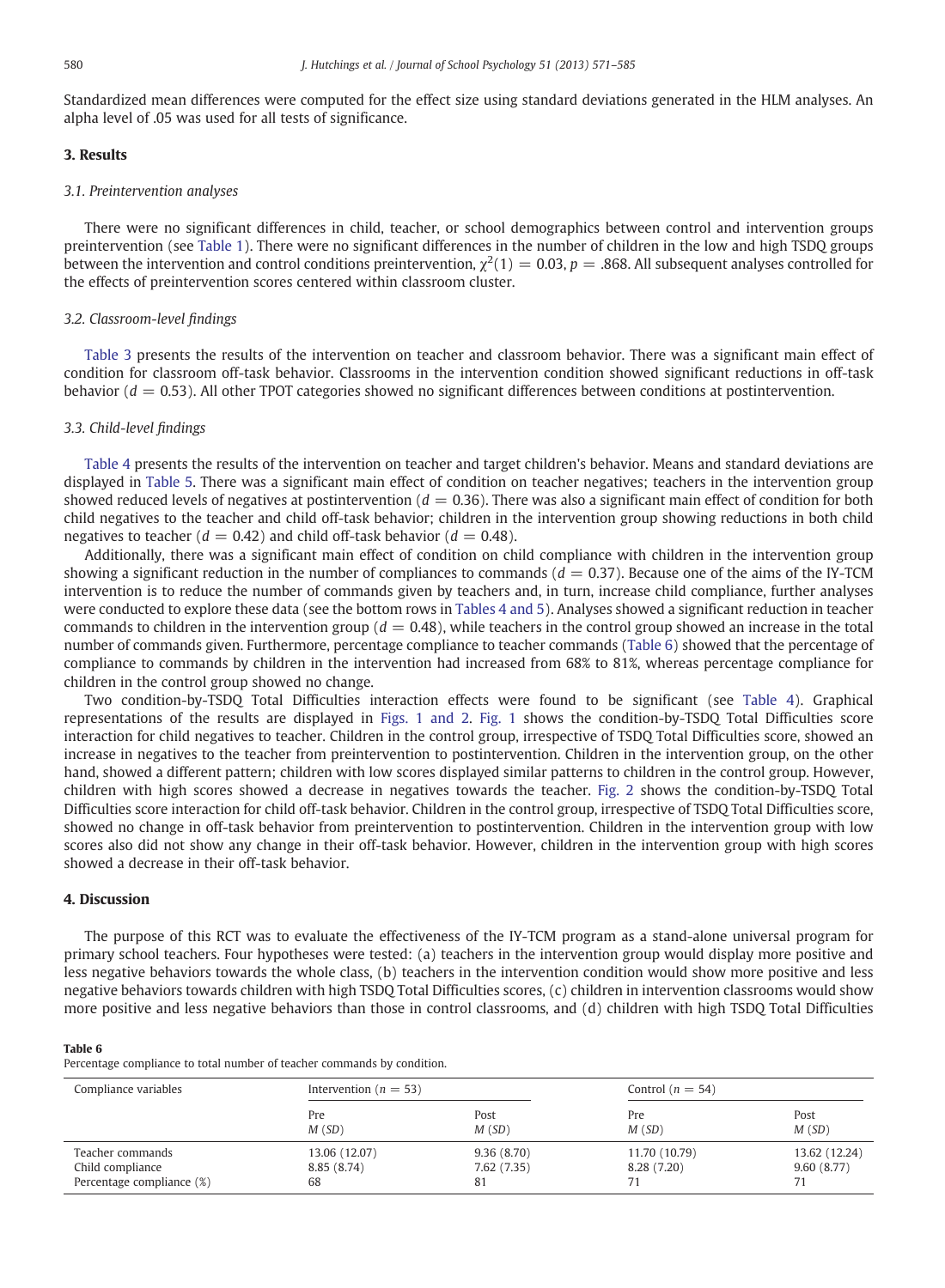<span id="page-10-0"></span>

Fig. 1. Condition ∗ TSDQ Total Difficulties score interaction for Child Negatives to Teacher. TSDQ = Teacher Strengths and Difficulties Questionnaire; Int Below = children in the intervention group scoring within the low range on the TSDQ Total Difficulties; Int Above = children in the intervention group scoring within the high range on the TSDO Total Difficulties; Ctrl Below = children in the control group scoring within the low range on the TSDO Total Difficulties; Ctrl Above  $=$  children in the control group scoring within the high range on the TSDQ Total Difficulties.

scores in intervention classrooms would show greater behavioral changes compared to children with high TSDQ Total Difficulties scores in control classrooms. Data analyses using HLM showed no significant differences in teachers' behavior towards the whole class yet significant reductions in negative behavior of teachers in the intervention group towards target children, regardless of risk status. Children in intervention classrooms showed reductions in off-task behavior, and high-risk children in the intervention condition showed significant reductions in negatives towards the teacher and off-task behavior.

# 4.1. Effects on teacher behavior

The first hypothesis was not supported because there was no significant change in teacher behavior towards the whole class. There are several possible reasons for this finding. It is possible that the teachers gave more attention to target children because they were aware that the observers were observing the target children. Teachers would therefore be more likely to have positive interactions with the target children as opposed to the other children in the classroom. Another possibility concerns measurement issues. It could be that the TPOT is not sensitive enough to capture changes in teacher behavior at the classroom level. Further research would need to be conducted to examine the TPOT's sensitivity to changes at the classroom level.

The second hypothesis was partially supported because there was a significant reduction in teacher negative behavior towards target children in the intervention group; however, it was not related to child behavior problem scores. Nevertheless, similar findings have been reported in previous research on the IY-TCM program (e.g., [Baker-Henningham et al., 2009; Webster-Stratton](#page-13-0) [et al., 2004; Webster-Stratton et al., 2008\)](#page-13-0). These findings also support research conducted with other classroom management programs. One example is [Leflot, Van Lier, Onghena, and Colpin \(2010\)](#page-13-0), who found that teachers who delivered the Good Behavior Game used fewer negative remarks when managing children's disruptive behavior compared to teachers in the control



Fig. 2. Condition ∗ TSDQ Total Difficulties score interaction for Child Off-Task Behavior. TSDQ = Teacher Strengths and Difficulties Questionnaire; Int Below = children in the intervention group scoring within the low range on the TSDO Total Difficulties: Int Above  $=$  children in the intervention group scoring within the high range on the TSDQ Total Difficulties; Ctrl Below = children in the control group scoring within the low range on the TSDQ Total Difficulties; Ctrl Above = children in the control group scoring within the high range on the TSDQ Total Difficulties.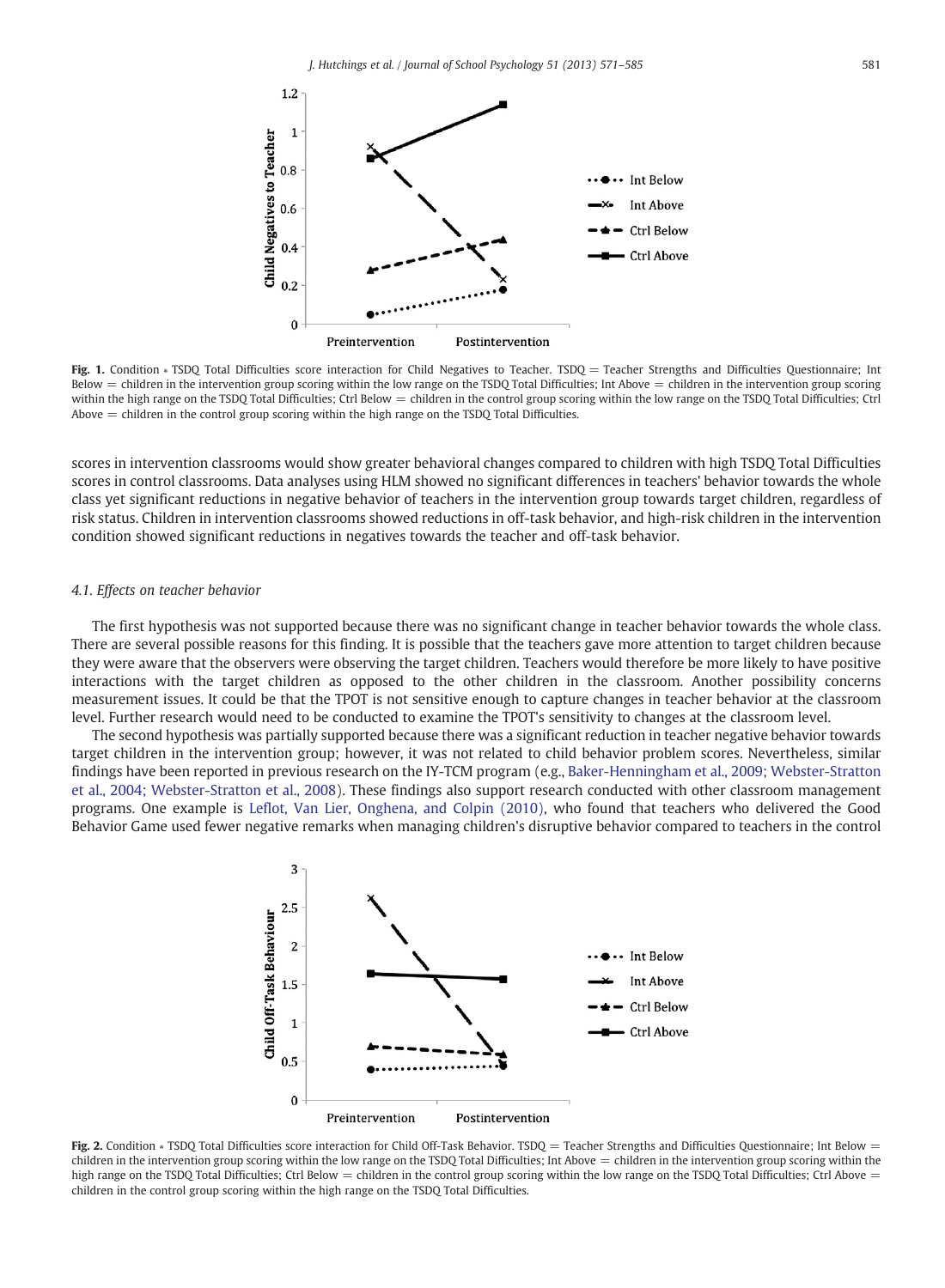group. Because the intervention did lead to a reduction in teacher negatives to target children, it emphasizes the effectiveness of the IY-TCM program as a universal program for all classrooms and all children regardless of behavior problem risk.

# 4.2. Effects on classroom behavior

There was a significant reduction in the off-task behavior of children in intervention classrooms, which partially supports the third hypothesis. Similar findings have been reported in previous IY-TCM trials, such as [Webster-Stratton et al. \(2008\)](#page-14-0) who found improvements in the levels of disengagement of children in intervention classrooms. Previous research has shown that poor classroom management skills are associated with child negative behaviors such as off-task behavior, which in turn predicts poor academic achievement ([Webster-Stratton et al., 2008\)](#page-14-0). The IY-TCM program emphasizes the importance of proactive teaching practices to prevent disruptive and off-task behaviors [\(Webster-Stratton & Reid, 2002](#page-14-0)). Teachers are encouraged to establish positive classroom rules, to have predictable school routines, to use clear commands to ensure that children know what to expect and that they stay engaged in the task at hand, and to ensure that commands are really necessary before giving them. Targeting poor classroom practices may be one way of improving children's academic achievements by reducing child negative behaviors such as off-task behavior as shown in the current study.

# 4.3. Effects on target child behavior

We found a significant main effect of condition on target child compliance to commands, with children in the intervention showing lower levels of compliance to commands at postintervention. However, further analyses revealed that teachers in the intervention group gave significantly fewer commands to target children than teachers in the control group. Percentage compliance to teacher commands also increased for children in the intervention group, while there was no change for children in the control group. One of the aims of the IY-TCM intervention is to reduce the number of commands given by teachers and, in turn, increase child compliance ([Webster-Stratton & Reid, 2002\)](#page-14-0). This aim is supported by the results of this study. Other studies have examined whether the IY-TCM intervention leads to a reduction in the number of commands by teachers; however, they found no significant difference postintervention ([Baker-Henningham et al., 2009; Hutchings et al., 2007](#page-13-0)).

The current study is the first to demonstrate that the IY-TCM program can lead to reductions in the total number of commands given to target children and in turn lead to an increase in the rate of compliance. Giving only a few clear, specific commands means that children know exactly what is expected of them; such commands can reduce the occurrence of behavior problems in the classroom. Giving clear, specific commands is one of the strategies used for proactive teaching [\(Webster-Stratton & Reid,](#page-14-0) [2002](#page-14-0)) taught in the program. [Carlson et al. \(2011\)](#page-13-0) found increases in proactive strategies six months after completing the IY-TCM training, which incorporates using fewer, clear, specific commands as opposed to many nonspecific commands. [Raver et al.](#page-14-0) [\(2008\)](#page-14-0) also found statistically significant increases in teachers' proactive behavior management practices following the IY-TCM training with added consultation support for teachers. Proactive teaching strategies have been linked with improved child self-regulation ([Webster-Stratton & Taylor, 2001\)](#page-14-0) and positive classroom climate [\(Raver et al., 2008](#page-14-0)).

The intervention also had a positive main effect on child negatives towards the teacher and child off-task behavior, showing significant reductions in both. Other studies investigating the IY-TCM program report similar findings. All three RCTs by Webster-Stratton and colleagues found significant observed reductions in child conduct problems in school, which included negative behaviors towards teachers ([Webster-Stratton et al., 2001a; Webster-Stratton et al., 2001b; Webster-Stratton et al.,](#page-14-0) [2004, 2008](#page-14-0)). Additionally, [Webster-Stratton et al. \(2008\)](#page-14-0) found a significant reduction in off-task behavior. [Shernoff and](#page-14-0) [Kratochwill \(2007\),](#page-14-0) however, found no reduction in disruptive behavior using an observation tool that included negative social engagement as a category. The finding of a reduction in both negatives towards the teacher and off-task behavior may be due to a reduction in teacher negatives to the target children leading to increased motivation in the children.

Additionally, interaction effects for negative behavior towards the teacher and off-task behavior were found for target children. Both variables showed similar behavioral patterns with children in the control group, regardless of TSDQ Total Difficulties score. In a similar manner, children in the intervention group with low TSDQ Total Difficulties scores showed no change at postintervention. Children in the intervention group with high TSDQ Total Difficulties scores, on the other hand, showed a significant reduction in both negative behavior towards the teacher and off-task behavior. These findings support the fourth hypothesis. Previous research has found similar results. In particular, [Webster-Stratton et al. \(2004\)](#page-14-0) found that children at high-risk of conduct problems showed significant reductions in negative classroom behavior after their teachers engaged in the IY-TCM program. Again, these results suggest that behavioral changes in children are possible without delivering an intervention directly with the children.

Interestingly, children in the intervention group with low TSDQ Total Difficulties scores showed no change at postintervention. They seem to show deterioration in behavior with a slight increase in negatives to the teacher and a decrease in compliance. This finding could be due to a decrease in interaction between these children and the teacher, which is supported by a decrease in teacher positive and negative behavior towards low-risk children in the intervention group. Teachers may be spending more time with the high scoring children over the course of the school year in order to manage their classroom behavior. A similar pattern can be seen in the control group in that there was more teacher interaction with the children with high TSDQ Total Difficulties scores than the children with low TSDQ Total Difficulties scores at postintervention. In a similar manner, low scoring children in the control group also showed deterioration in their behavior over the course of the school year. For this study, teachers were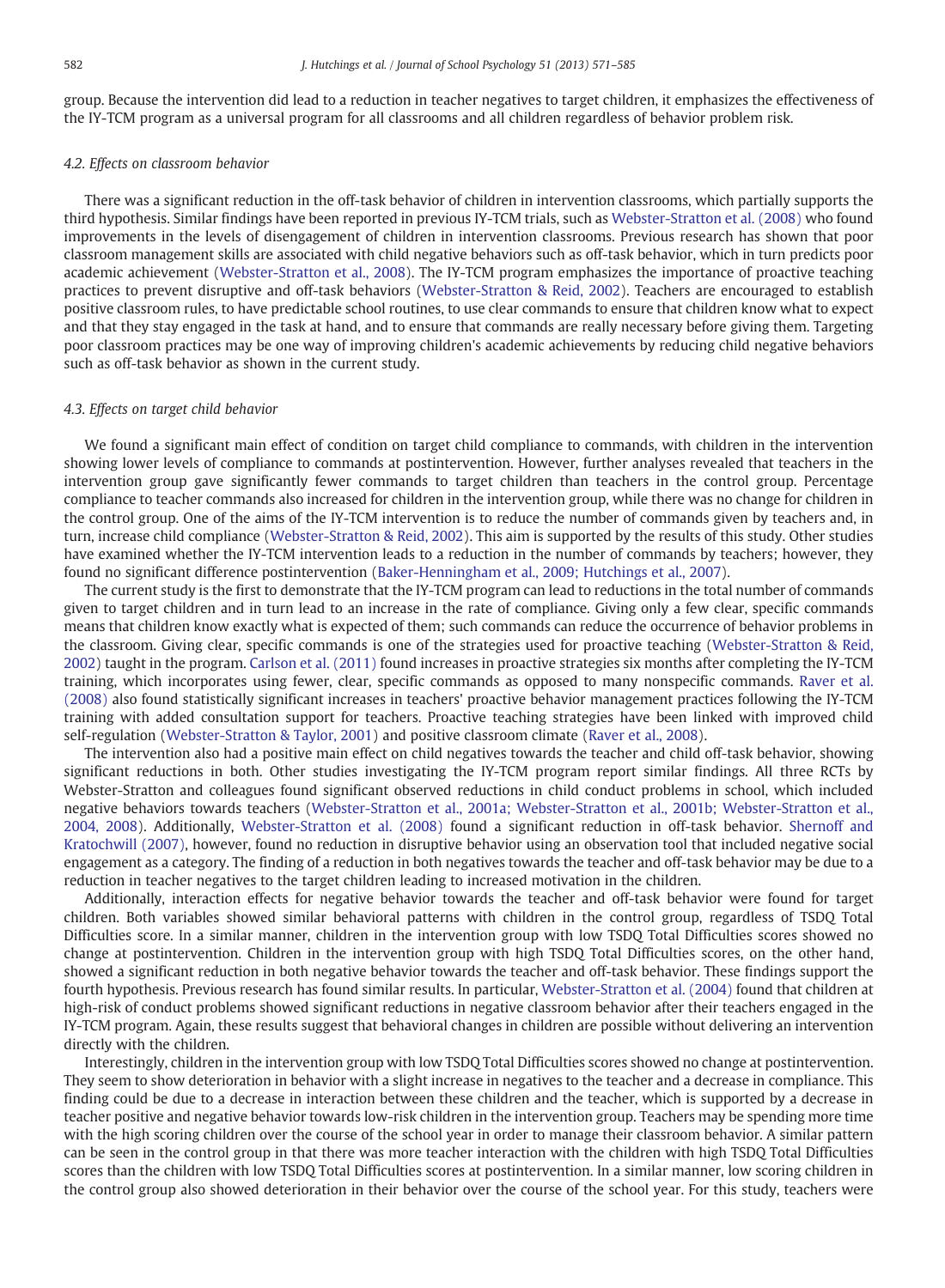aware of the identity of the target children being observed in the classroom. This awareness could have affected the way the teacher interacted with the children in the classroom.

Collectively, these results strengthen the growing evidence for the effectiveness of the IY-TCM program (e.g., [Webster-Stratton](#page-14-0) [et al., 2001a; Webster-Stratton et al., 2001b; Webster-Stratton et al., 2004, 2008; Baker-Henningham et al., 2012; Raver et al., 2008;](#page-14-0) [Shernoff & Kratochwill, 2007\)](#page-14-0) particularly because this study is the first to investigate the effectiveness of the IY-TCM program as a stand-alone, nonadapted intervention using an RCT design and independent, blind classroom observations. Combined, these studies show the universality of the program as an effective teacher classroom management program. Significant results have been found with different cultures, including Jamaica [\(Baker-Henningham et al., 2009, 2012\)](#page-13-0), Wales ([Hutchings et al., 2007](#page-13-0)), and the United States [\(Raver et al., 2008, Shernoff & Kratochwill, 2007, Webster-Stratton et al., 2001a; Webster-Stratton et al., 2001b;](#page-14-0) [Webster-Stratton et al., 2004, 2008; Williford & Shelton, 2008\)](#page-14-0) as well as with different child behavior problems (e.g., externalizing problems in [Webster-Stratton et al., 2004, 2008](#page-14-0) and internalizing problems in [Herman et al., 2011](#page-13-0)).

Even though the core components of the IY-TCM are clearly set out in the leader manual, the delivery of the program itself is guided by a set of principles. Having these principles means that the program is flexible and easy to adapt to the needs of the group (e.g., cultural adaptations, variations in teacher skill levels, variations in child development; [Reinke, Stormont,](#page-14-0) [Webster-Stratton, Newcomer, & Herman, 2012\)](#page-14-0). A great deal of research has investigated mechanisms of change in the classroom, and while it is clear that negative child behavior in the classroom influences teacher responses ([Rimm-Kaufman et al.,](#page-14-0) [2002](#page-14-0)), this study demonstrated that teacher behavior was a key mechanism for change in the classroom, effectively changing child behavior for the better without the need of a direct intervention with the children. The ability of the intervention to reduce both teacher and child negative behavior appears to be its most important contribution as this enables all children to benefit from the learning environment of the classroom without the added distraction of disruptive behaviors or negative teacher–child interactions. This further improves the classroom learning environment for all children in the class and may help to account for the wider benefits seen.

# 4.4. Limitations

Although the results were promising there were a number of limitations. First, the sample was small comprising only 12 classrooms and 107 index children. Second, the child age range was narrow (three to seven years) due to the Gwynedd Education Service plan of initially implementing the TCM program with teachers in reception classrooms (four to five years of age) and then subsequently with teachers of older children. Third, the parents of some of the highest scoring children ( $n = 7$ ) in the study did not consent to their children being individually observed. However, those children were included in classroom measures. Although their individual behaviors were not noted as their own, effect of their behaviors on the teacher and the classroom and their interactions with the teacher and target children were recorded and represented in general classroom behavior measures. Fourth, there was no objective measure of treatment integrity as fidelity to the program was only investigated through leaderand teacher-completed checklists, which do not have psychometric support. Fifth, the TSDQ Total Difficulties variable was dichotomized for the analyses, which can reduce power within the analyses. The decision behind dichotomizing this variable was because two of the hypotheses specifically concerned the effects of the intervention on the highest scoring children. Sixth, reliability statistics for the individual composite categories on the TPOT were not available. These issues suggest that caution should be taken in interpreting the results.

#### 4.5. Implications

Teachers are reporting increasing levels of behavior problems in the classroom [\(Hutchings et al., 2011\)](#page-13-0), and children at highest risk of developing conduct problems are more likely to be taught by teachers who are ill prepared to deal with disruptive classroom behavior ([Webster-Stratton et al., 2008\)](#page-14-0). In light of this, improving the classroom management skills of teachers should be a priority for policy makers. This RCT, alongside the previous research, shows that the IY-TCM is an effective way of improving teacher classroom management skills, which in turn reduce child negative behavior in the classroom. National surveys indicate that many schools do not use evidence-based prevention programs ([Gottfredson & Gottfredson, 2002](#page-13-0)). This failure to use such programs could be due to many reasons. For example, professionals in schools may not be aware of available evidence-based programs, or they may lack expertise in identifying and choosing effective programs from among alternatives. Literature reviews have indicated a wide gap between research and practice in school-based prevention methods ([Weisz, Sandler, Durlak, & Anton,](#page-14-0) [2005](#page-14-0)). The IY-TCM program is an effective evidence-based program that previous research has shown to be acceptable to teachers ([Hutchings et al., 2007](#page-13-0); Shernoff & Kratochwill) and adaptable to different cultures [\(Baker-Henningham et al., 2009;](#page-13-0) [Baker-Henningham et al., 2012\)](#page-13-0).

These results added strength to the decision of Gwynedd Education Authority to roll out this program across the county, and since the completion of this study, at least one teacher from all 102 primary schools in the county of Gwynedd in North West Wales has been trained in the IY-TCM program and several schools have been commended for their use of the program by Government Inspectors. Currently evaluations are ongoing in many different countries including England, Norway, Portugal, Ireland, and New Zealand ([Hutchings, 2012](#page-13-0)). The IY-TCM program has also been accredited as a module on the postqualification M.Ed. program at Bangor University enabling access to the training for teachers from across the United Kingdom ([Hutchings et al.,](#page-13-0) [2007](#page-13-0)).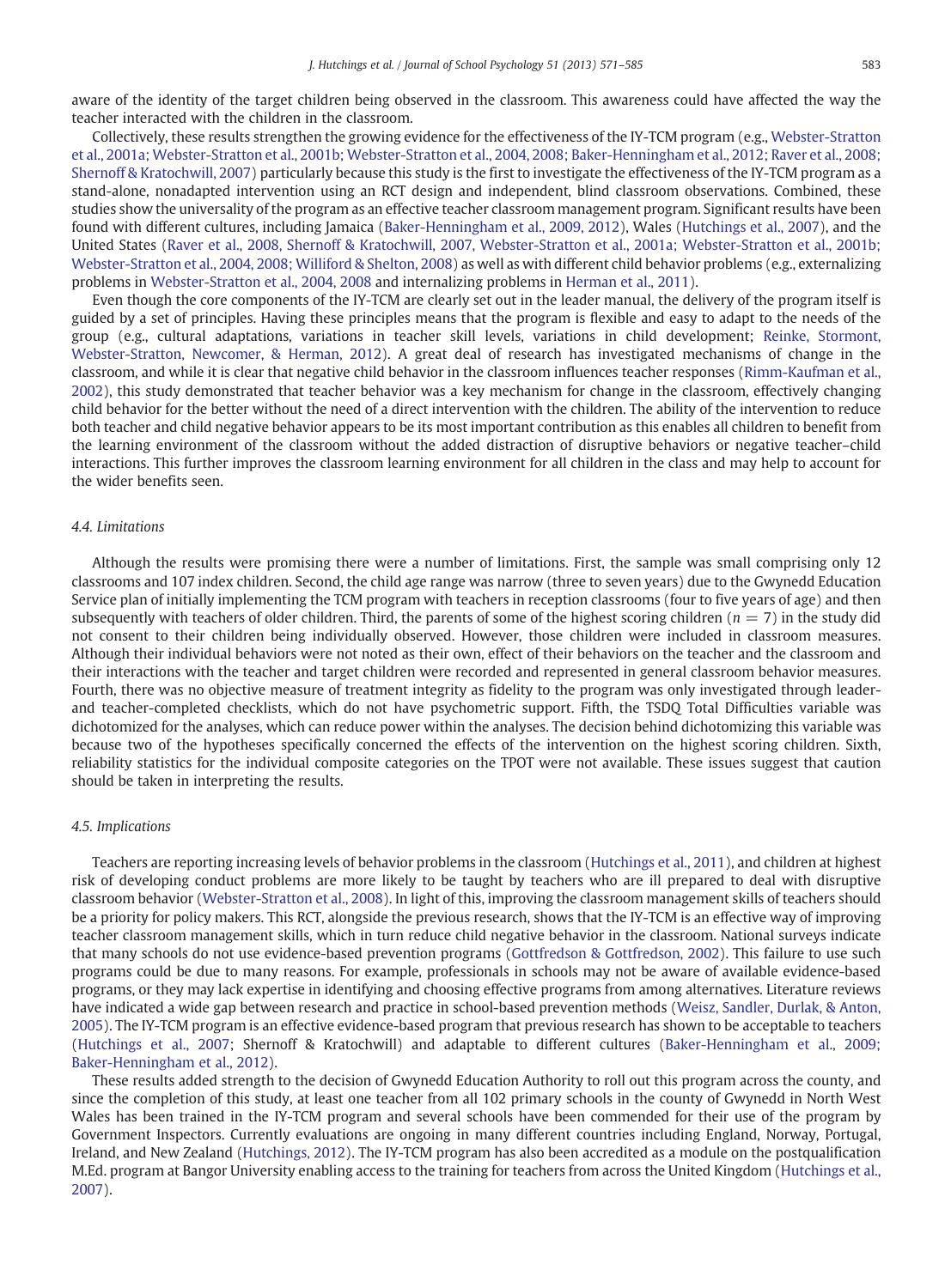# <span id="page-13-0"></span>4.6. Future directions

This study was a small-scale RCT examining the effectiveness of the IY-TCM program. Some positive changes were observed in both teacher and child behavior. With a larger sample, it would be possible to explore mediators and moderators of these changes.

The intervention produced some positive changes in child behavior in the classroom; however, it is not known whether these changes extended to other environments, such as the home, where risk factors for conduct problems could persist. Nevertheless, changes in behavior in school do provide some protection for high-risk children even when it is not possible to deliver interventions that target children's out of school circumstances [\(Webster-Stratton, 1999\)](#page-14-0). Future research should investigate the extent to which changes in child behavior problems within the classroom generalize to the home situation.

There was significantly more postintervention on-task behavior in intervention classrooms, which should predict academic improvements over time. Impact over time of both observed and teacher-reported child behavior could be assessed as could child academic grades to see whether there are identifiable long-term post-TCM training improvements. Additionally, utilizing other rating scales targeting inattention and hyperactivity, such as the Conners rating scales (Conners, Sitarenios, Parker, & Epstein, 1998) and the Kendall Self-Control Rating Scale (Kendall & Wilcox, 1979), would enable assessment of whether the TCM program is an effective in addressing these difficulties. Such effectiveness was established in a study of IY parent training with children at risk of developing ADHD (Jones, Daley, Hutchings, Bywater, & Eames, 2008). Measuring changes in academic performance will also be important within future studies.

Due to funding constraints, there was no long-term follow-up in this study and therefore no evidence as to whether positive changes for the IY-TCM group teachers were maintained with subsequent cohorts of children or whether the changes in child behavior were maintained as they progressed through school. As research highlights the importance of early intervention (Gardner, 2008), exploring the long-term effects of the intervention in a longitudinal study across a wider age range would address generalizability of the intervention across school years. Such research could explore the full age range of the program (3 to 10 years of age) and track child development throughout the school years and across key transition that can pose difficulties for children.

# Acknowledgment

This study was funded by an Economic and Social Research Council (ESRC) CASE Award, and co-funded by Gwynedd Education Authority.

### References

- Arnold, D. H., Ortiz, C., Curry, J. C., Stowe, R. M., Goldstein, N. E., Fisher, P. H., et al. (1999). Promoting academic success and preventing disruptive behavior disorders through community partnership. Journal of Community Psychology, 27, 589-598. http://dx.doi.org[/10.1002/\(SICI\)1520-6629\(199909\)27:5](http://dx.doi.org/10.1002/(SICI)1520-6629(199909)27:5<589::AID-JCOP6>/;3.0.CO;2-Y)<[589::](http://dx.doi.org/10.1002/(SICI)1520-6629(199909)27:5<589::AID-JCOP6>/;3.0.CO;2-Y)  $AID-ICOP6>3.0.CO·2-Y$
- Baker-Henningham, H., Scott, S., Jones, K., & Walker, S. (2012). Reducing child conduct problems and promoting social skills in a middle-income country: Cluster randomized controlled trial. The British Journal of Psychiatry, 201, 101–108. http://dx.doi.org/[10.1192/bjp.bp.111.096834](http://dx.doi.org/10.1192/bjp.bp.111.096834).
- Baker-Henningham, H., Walker, S., Powell, C., & Gardner, J. M. (2009). A pilot study of the Incredible Years Teacher Training program and a curriculum unit on social and emotional skills in community pre-schools in Jamaica. Child: Care, Health and Development, 35, 624-631. http://dx.doi.org[/10.1111/](http://dx.doi.org/10.1111/j.1365-2214.2009.00964.x) [j.1365-2214.2009.00964.x.](http://dx.doi.org/10.1111/j.1365-2214.2009.00964.x)
- Carlson, J. S., Tiret, H. B., Bender, S. L., & Benson, L. (2011). The influence of group training in the Incredible Years Teacher Classroom Management program on preschool teachers' classroom management strategies. Journal of Applied School Psychology, 27, 134–154. http://dx.doi.org[/10.1080/15377903.2011.565277.](http://dx.doi.org/10.1080/15377903.2011.565277)

Conners, C. K., Sitarenios, G., Parker, J. D. A., & Epstein, J. N. (1998). Revision and restandardization of the Conners Teacher Rating Scale (CTRS–R): Factor structure, reliability, and criterion validity. Journal of Abnormal Child Psychology, 26, 279–291. http://dx.doi.org[/10.1023/A:1022606501530.](http://dx.doi.org/10.1023/A:1022606501530)

- Gardner, F. (2008). Effective parenting interventions [Breaking the cycle of disadvantage by helping troubled families. In J. Gross \(Ed.\),](http://refhub.elsevier.com/S0022-4405(13)00064-2/rf0030) Getting in early: Primary schools and early intervention (pp. 58–[67\). London, UK: The Smith Institute and Centre for Social Justice.](http://refhub.elsevier.com/S0022-4405(13)00064-2/rf0030)
- Goodman, R. (1997). The Strengths and Difficulties Questionnaire: A research note. Journal of Child Psychology and Psychiatry, and Allied Disciplines, 38, 581–586. http://dx.doi.org[/10.1111/j.1469-7610.1997.tb01545.x](http://dx.doi.org/10.1111/j.1469-7610.1997.tb01545.x).
- Gottfredson, D. C., & Gottfredson, G. D. (2002). Quality of school-based prevention programs: Results from a national survey. Journal of Research in Crime and Delinquency, 39, 3–35. http://dx.doi.org/[10.1177/002242780203900101](http://dx.doi.org/10.1177/002242780203900101).
- Herman, K. C., Borden, L. A., Reinke, W. M., & Webster-Stratton, C. (2011). The impact of the Incredible Years Parent, Child, and Teacher training programs on children's co-occurring internalizing symptoms. School Psychology Quarterly, 26, 189–201. http://dx.doi.org[/10.1037/a0025228](http://dx.doi.org/10.1037/a0025228).

Hutchings, J. (2012). [Support for teachers around the world.](http://refhub.elsevier.com/S0022-4405(13)00064-2/rf0060) Better: Evidence-based Education, 5(1), 18–19.

- Hutchings, J., Daley, D., Jones, K., Martin, P., Bywater, T., & Gwyn, R. (2007). [Early results from developing and researching the Webster-Stratton Incredible Years](http://refhub.elsevier.com/S0022-4405(13)00064-2/rf0065) [Teacher Classroom Management training program in North West Wales.](http://refhub.elsevier.com/S0022-4405(13)00064-2/rf0065) Journal of Children's Services, 2(3), 15–26.
- Hutchings, J., Gardner, F., & Lane, E. (2004). [Making evidence-based interventions work in clinical settings: Common and specific therapy factors and](http://refhub.elsevier.com/S0022-4405(13)00064-2/rf0070) [implementation fidelity \(Report No. 524\). In C. Sutton, D. Utting, & D. Farrington \(Eds.\),](http://refhub.elsevier.com/S0022-4405(13)00064-2/rf0070) Support from the start: Working with young children and their families to reduce the risks of crime and antisocial behavior (pp. 69–[79\). London, UK: Department for Education and Skills.](http://refhub.elsevier.com/S0022-4405(13)00064-2/rf0070)
- Hutchings, J., Williams, M. E., Martin, P., & Pritchard, R. O. (2011). [Introduction of the Incredible Years Child and Teacher programs in Gwynedd: Levels of](http://refhub.elsevier.com/S0022-4405(13)00064-2/rf0075) [behavioral difficulties among young welsh school children.](http://refhub.elsevier.com/S0022-4405(13)00064-2/rf0075) Welsh Journal of Education, 15(1), 103–115.
- Jones, K., Daley, D., Hutchings, J., Bywater, T., & Eames, C. (2008). Efficacy of the Incredible Years program as an early intervention for children with conduct problems and ADHD: Long-term follow-up. Child: Care, Health and Development, 34, 749–756. http://dx.doi.org/[10.1111/j.1365-2214.2007.00747.x](http://dx.doi.org/10.1111/j.1365-2214.2007.00747.x).
- Kendall, P., & Wilcox, L. (1979). Self-control in children: Development of a rating scale. Journal of Consulting and Clinical Psychology, 47, 1020–1029. http://dx.doi.org/[10.](http://dx.doi.org/10.1037/0022-006X.47.6.1020) [1037/0022-006X.47.6.1020](http://dx.doi.org/10.1037/0022-006X.47.6.1020).
- Leflot, G., Van Lier, P. A. C., Onghena, P., & Colpin, H. (2010). The role of teacher behavior in the development of disruptive behaviors: An intervention study with the Good Behavior Game. Journal of Abnormal Child Psychology, 38, 869–882. http://dx.doi.org[/10.1007/s10802-010-9411-4](http://dx.doi.org/10.1007/s10802-010-9411-4).
- Martin, P. A., Daley, D., Hutchings, J., Jones, K., Eames, C., & Whitaker, C. J. (2010). The Teacher–Pupil Observation Tool (T-POT): Development and testing of a new classroom observation measure. School Psychology International, 31, 229–249. http://dx.doi.org/[10.1177/0143034310362040](http://dx.doi.org/10.1177/0143034310362040).